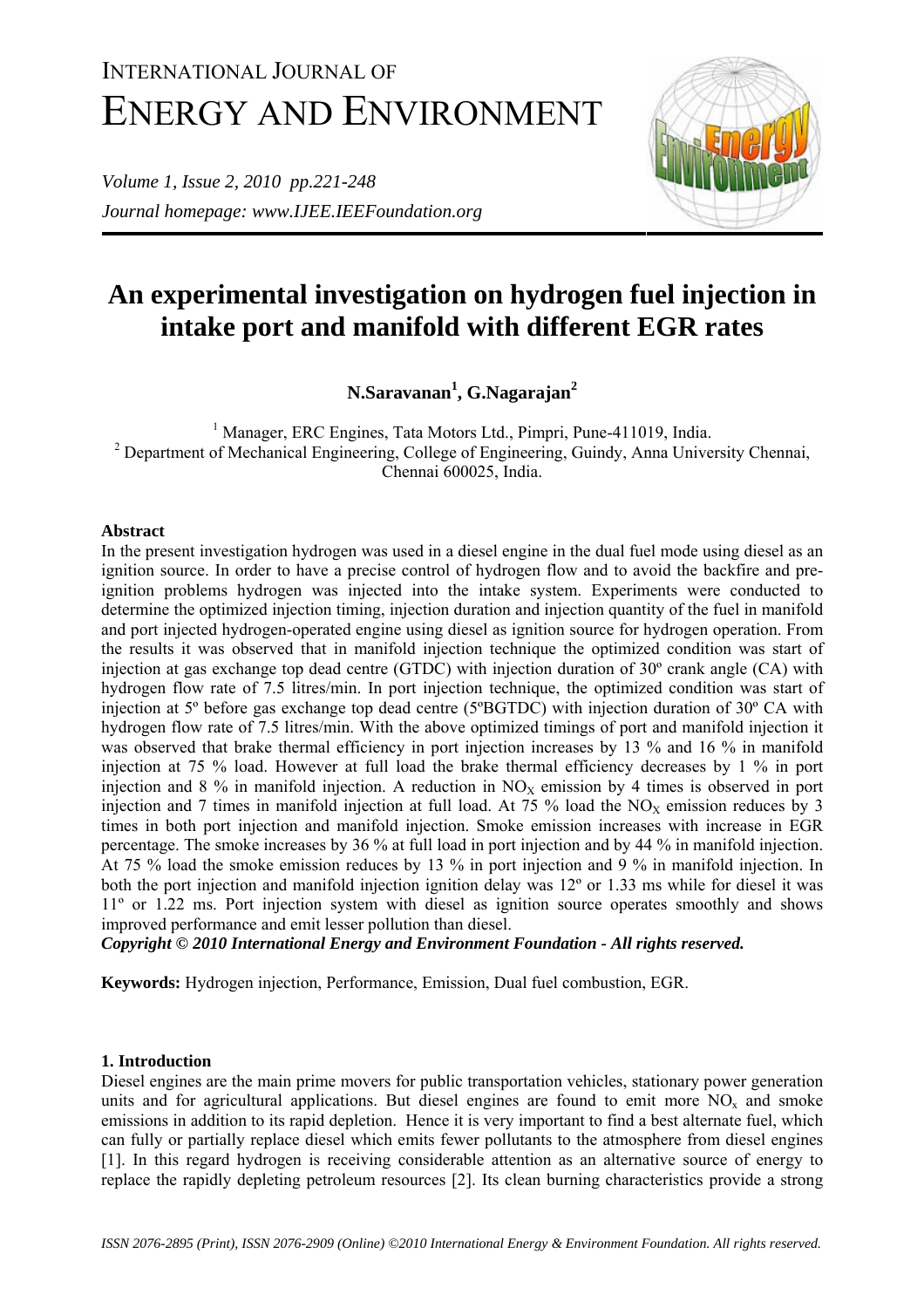incentive to study its utilization as a possible alternate fuel. While electrochemically reacting hydrogen in fuel cell was considered to be the cleanest and most efficient means of using hydrogen, it was believed by many to be a technology of the distant future [3, 4]. Currently fuel cell technology is expensive and bulky. In the near term, the use of hydrogen in internal combustion engine may be feasible as a low cost technology to reduce emissions [5, 6]. Hydrogen can be adapted in both SI and CI engines. In SI engine hydrogen can be used as a sole fuel, but in the case of CI engine dual fuelling technique is used. The concept of using hydrogen as an alternative to diesel fuel in C.I engines was a recent one. As the selfignition temperature of hydrogen (858 K) is higher than diesel (453 K), hydrogen cannot be ignited by compression. Hence it requires the use of external ignition source like a spark plug or a glow plug. One of the alternative methods is to use diesel as a pilot fuel for ignition purpose or by using ignition

improvers like DEE. The methods of using hydrogen in C.I. engines are;

- 1.Hydrogen enrichment in air
- 2.Hydrogen injection in the intake system
- 3.In cylinder injection

Hydrogen substitution by 10-20 % of energy share in diesel reduces substantially the smoke, particulate and soot emissions. Hydrogen powered I.C. engines produces more or similar power compared to diesel. The problems of preignition and backfire are less severe and knock can be eliminated compared to spark ignited engines that make the hydrogen usage to be safer in CI mode rather than SI mode.

The Ministry of Non-conventional Energy Sources with an annual operating budget of US \$ 100 million has been extensively supporting hydrogen and fuel cell research at many of India's top universities and public research laboratories. Researchers have been successful in the biological production of hydrogen from organic effluents and a large-scale bioreactor of 12.5  $m^3$  capacity is being developed in India [7]. Efforts are also underway to utilize significant amounts of hydrogen produced as a byproduct in many industries such as the chlor-alkali industry, which currently has no applications. In 2003 India joined the International partnership for the hydrogen economy a move that will provide impetus to collaborative research and funding opportunities. The US Department of Energy and US based ECD Ovonics, Inc have already launched a collaborative effort with Indian auto manufacturer to launch a hydrogen powered three wheeler with a grant of US \$ 5,00,000 from the US agency for international development. The Ministry of Non-Conventional Energy sources have set up a National Hydrogen Energy Board (NHEB) under the chairmanship of Mr. Ratan Tata for the development of national hydrogen energy road map. NHEB has also proposed to launch 1000 hydrogen vehicles by 2009 including 500 small three wheelers, 300 heavy vehicles and 200 buses [8].

Several works have been done earlier on hydrogen. Das [9] observed that hydrogen engine develops lesser power mainly due to its low volumetric energy density. Various fuel induction techniques such as carburation, continuous manifold injection, timed manifold injection (TMI) and direct cylinder injection were investigated and (TMI) was adopted by the author since it gave higher thermal efficiency and eliminated undesirable combustion. It was observed that under stoichiometric condition, hydrogen occupies 29.6 % by volume whereas gasoline-air mixture occupies only about 2 % by volume. Yi et al [10] have carried out work on both port injection and in-cylinder injection hydrogen fuel supply systems. Their results indicated that the thermal efficiency of the intake port injection was higher than in-cylinder injection at all equivalence ratios. In order to minimize the possibility of flashback occurrence, the injection timing of the hydrogen injection was fixed in coordination with the intake valve opening timing.

Hydrogen used in the dual fuel mode with diesel by Masood et al [11] showed the highest brake thermal efficiency of 30 % at a compression ratio of 24.5. Lee et al [11] studied the performance of dual injection hydrogen fueled engine by using in-cylinder injection and external fuel injection techniques. An increase in thermal efficiency by about 22 % was noted for dual injection at low loads and 5 % at high loads compared to direct injection. Jong T. Lee et al [12] suggested that in dual injection, the stability and maximum power could be obtained in direct injection of hydrogen. However it was observed that the maximum efficiency could be obtained by external mixture formation in hydrogen engine.

The most important advantage of hydrogen fueled engine is that they emit fewer pollutants than comparable diesel fueled engine. In hydrogen fueled engine, the principal exhaust products are water vapor and  $NO_x$ . Emissions such as HC,  $CO$ ,  $CO_2$ ,  $SO_x$  and smoke are either not observed or are very much lower than those of diesel engine [13]. Small amount of hydrogen peroxide may be found in the exhaust of the hydrogen-operated engine [14]. Unburnt hydrogen may also come out of the engine, but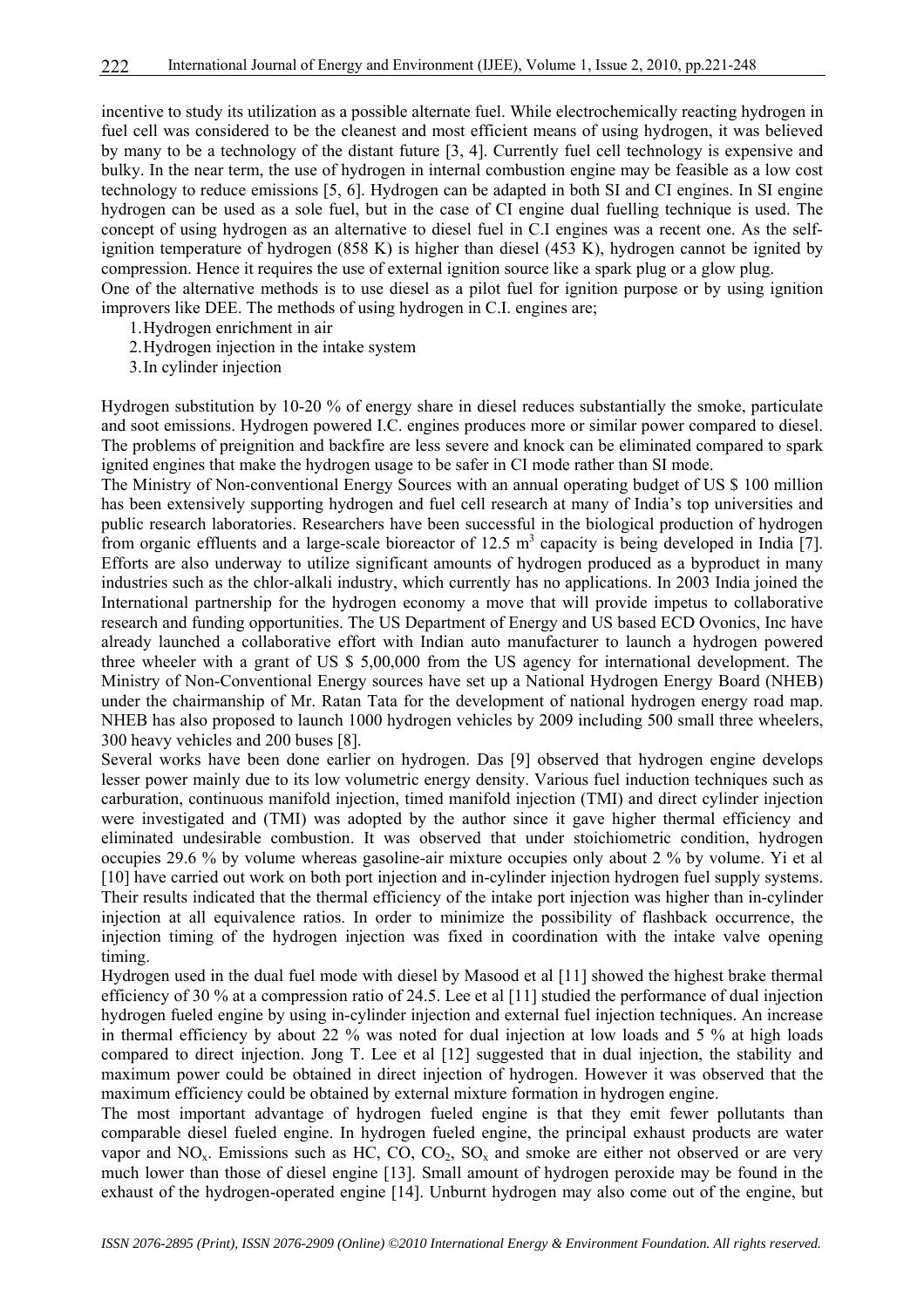this is not a problem since hydrogen is non-toxic and does not involve in any smog producing reaction.  $NO<sub>x</sub>$  are the most significant emission of concern from a hydrogen engine [15]. NO<sub>x</sub> have an adverse effect on air quality through the formation of ozone or acid rain. In order to reduce the  $NO<sub>x</sub>$ , in the present work exhaust gas recirculation (EGR) technique was adopted. Exhaust gases from the engine were by-passed, regulated and cooled by using a counter flow type heat exchanger in the EGR unit. The flow rate of EGR cooling water was varied in such a way that the cooled exhaust gas temperature was maintained around 30°C. The cooled exhaust gas was allowed to pass through a filtering device to remove the soot and particulate matter from the exhaust gas. The EGR flow rate was determined by measuring the  $CO<sub>2</sub>$  concentration in the exhaust gas [15]. The EGR percentage was calculated from the ratio of  $CO<sub>2</sub>$  concentration present in the intake manifold to the  $CO<sub>2</sub>$  concentration present in the exhaust gas. The flow rate of EGR was increased until the necessary  $CO<sub>2</sub>$  concentration in the intake manifold was attained. The schematic view of the EGR unit is shown in Figure 1.



Figure 1. Schematic view of the EGR unit

# **2. Safety arrangements**

Hydrogen fuel is often associated with either the Hindenburg or Challenger disasters or even the hydrogen bomb. However other fuels such as gasoline and natural gas pose similar dangers. Hydrogen actually has a good overall safety record due to strict adherence to regulations and procedures, good training for the persons who handle hydrogen [16]. In order to have the overall safety the safety devices given below and some safety measures have been taken for hydrogen operation.

A special, effective hydrogen sensor was used to monitor the hydrogen gas in the operating environment and also used to sense any leak of hydrogen through the pipeline during the operation of the engine. The sensor works on the principle of electrochemical reaction. Hydrogen has the highest diffusivity characteristics, of about 3-8 times faster in air. Any hydrogen leakage will result in quicker dispersion in air compared to that of hydrocarbon dispersion. Hence it will not form any cloud of hydrogen vapour in the working space [10]. Blowers were also made available to disperse the hydrogen gas if present in the environment and proper ventilation was provided during engine operation. The hydrogen cylinders were also stored away from the working environment. The crankcase for the hydrogen-operated engine was properly ventilated to avoid ignition from taking place inside due to blow by gases. The clouds of gases collected in the crankcase were removed from the rocker arm holes and were vented into the atmosphere. The hydrogen present in the rocker arm assembly was found to be around 40-80 ppm during hydrogen operation [17]. Flame arrestor was used to suppress explosion inside the hydrogen cylinder. The flame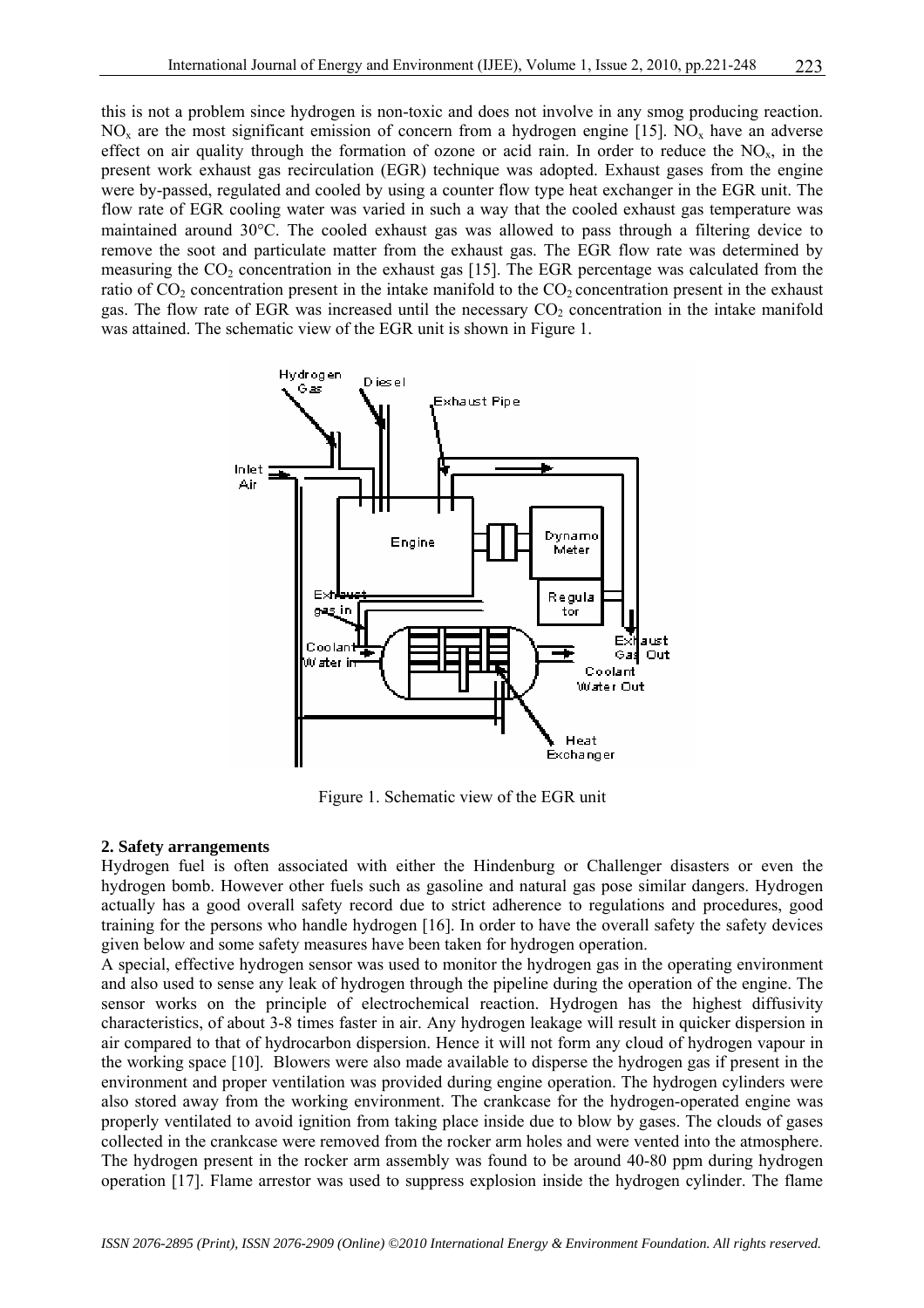arrestor consists of a tank partly filled with water with a fine wire mesh to prevent the flame propagation beyond the wire mesh. The flame also gets quenched while reaching the water surface in case of any backfire. A non-return line was provided to prevent the reverse flow of hydrogen into the system. Such a possibility of reverse flow can occur sometimes in hydrogen – injected engine, particularly in the later part of injection duration. Flow indicator was used to visualise the flow of hydrogen during engine operations. As the hydrogen was allowed to pass through a glass tube containing water, bubbles were formed during hydrogen flow, which clearly showed the flow of hydrogen.

#### **3. Experimental setup**

In the present work, single cylinder water cooled DI diesel engine having a rated speed of 1500 rpm developing 3.7 kW was converted to operate on dual fuel mode with hydrogen adopting timed manifold injection (TMI) and timed port injection technique (TPI). The methodology of hydrogen injection is shown in Figure 2. An electronic control system was used to control the injection timings of hydrogen [18]. The experimental work includes of development of hydrogen injection setup for TMI. The performance and emission characteristics of the modified system are compared with the baseline diesel.



Figure 2. Methodology of hydrogen enrichment in air

Hydrogen was stored in a high-pressure storage tank at a pressure of 150 bar having a capacity of 7 cubic meter (0.5 kg) of hydrogen. A double stage pressure regulator was used to control the hydrogen from the cylinder. The pressure was reduced to the range of 1-4 bar based on the flow requirements. The hydrogen from the pressure regulator was passed through a shut off valve, which can be closed if any backfire results in the fuel pipeline. The hydrogen after passing through the shut off valve was allowed to pass through the digital mass flow controller (DFC). The DFC precisely measures the flow rate of hydrogen in standard liters per minute (SLPM). Since the hydrogen flow to the injector should be free from any impurities the hydrogen was passed through a filtering device. The hydrogen from the filter was passed to a flame arrestor. The flame arrestor acted as a non-return valve and also it as a visible indicator for hydrogen flow [18]. The hydrogen from the flame arrestor was then passed to the flame trap, which consisted of wire mesh. The wire mesh will prevent the penetration of flame to the hydrogen cylinder. The flame arrestor also acted as a non-return valve (NRV). The flame arrestor consisted of a bursting diaphragm, which punctures of when the pressure built on the system exceeds 10 bar during backfire conditions. Figure 3 shows the schematic view of the experimental setup. Table 1 shows the hydrogen injector specifications.

*ISSN 2076-2895 (Print), ISSN 2076-2909 (Online) ©2010 International Energy & Environment Foundation. All rights reserved.*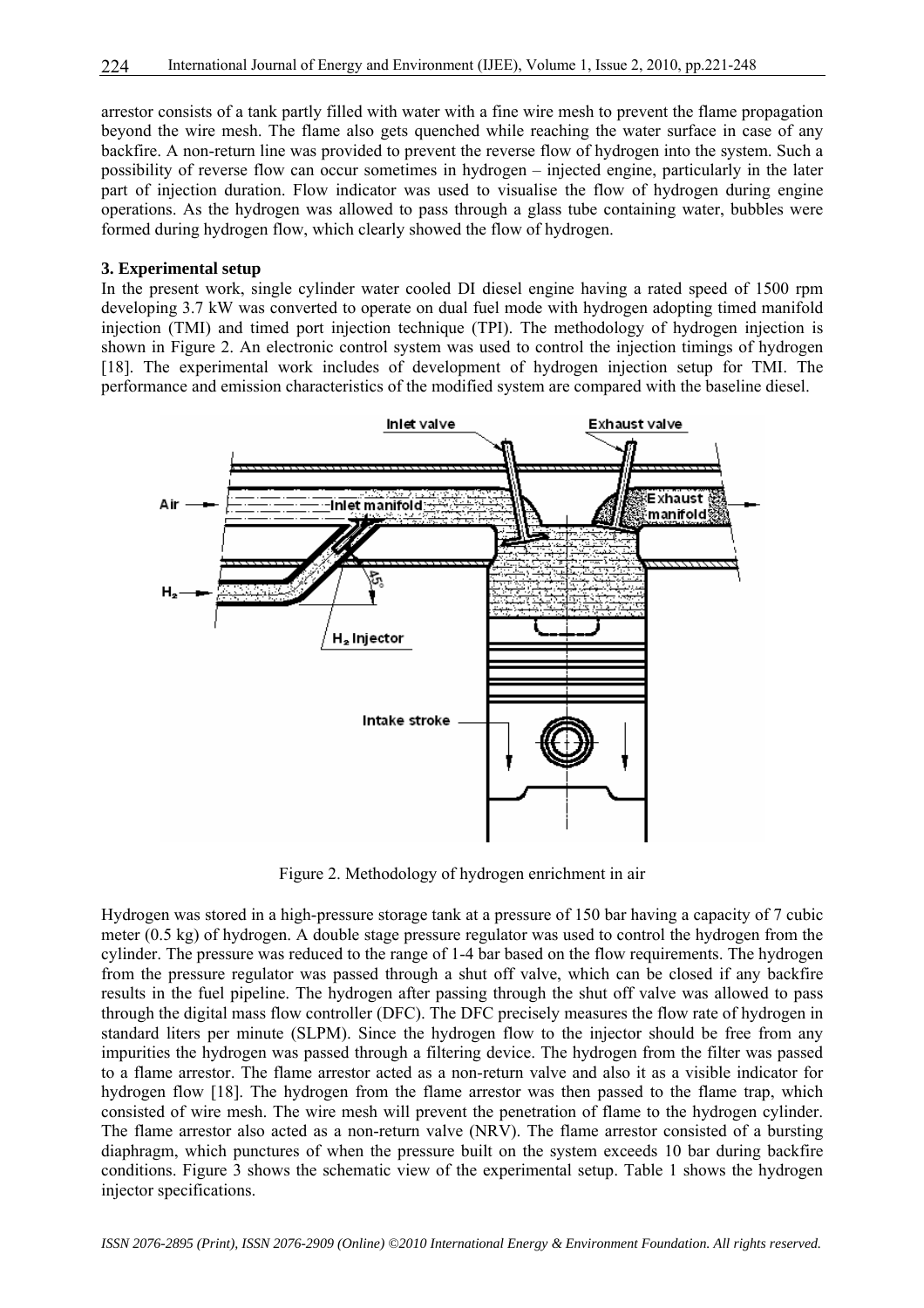

Figure 3. Schematic view of the experimental setup

| Make                    | Quantum technologies                |
|-------------------------|-------------------------------------|
| <b>Supply Voltage</b>   | $8 - 16$ Volts                      |
| Peak Current            | 4 Amps                              |
| <b>Holding Current</b>  | 1 Amp                               |
| Flow Capacity           | 0.8 g/s $\omega$ 483-552 kPa        |
| <b>Working Pressure</b> | $103 - 552$ kPa                     |
| Durability              | $>500$ Million cycles               |
| Dynamic range           | 12:1 Typical                        |
| Length                  | 79.8 mm                             |
| Diameter (Max)          | 24.5 mm (Excl connector)            |
| Resistance              | 2.05 +/-0.25Ω at 20 $^{\circ}$ C    |
| Inductance              | 3.98 $+/-$ 0.3 mH at 1000Hz typical |

Table 1. Hydrogen fuel injector specifications

The hydrogen from the flame trap was passed to the 2-way valve. One end of the two-way valve was connected to the pipeline and it was kept away from the working area. This was done to remove the excess hydrogen in the fuel line during the engine shutoff time. The other end of the two-way valve was connected to a selector switch, which will permit the supply of hydrogen to either the port fuel injector or the manifold injector. The port injector was placed in the engine head 13 mm above the intake valve and the manifold injector was placed at a distance of 100 mm away from the engine head in the intake manifold. A Quantum make gas injector was used. An electronic control unit (ECU) controlled the injector opening timing and duration. An infrared detector was used to give the signal to the ECU for the injector opening. Based on the preset timing and duration the injector was opened for injection and closed after injection. The injection timing and injection duration was varied within the specified range by using a knob. The power supply for opening the injector was 4A and for holding the armature to inject the fuel was 1A. Figure 4 shows the peak and holding current of the hydrogen injector. Based on the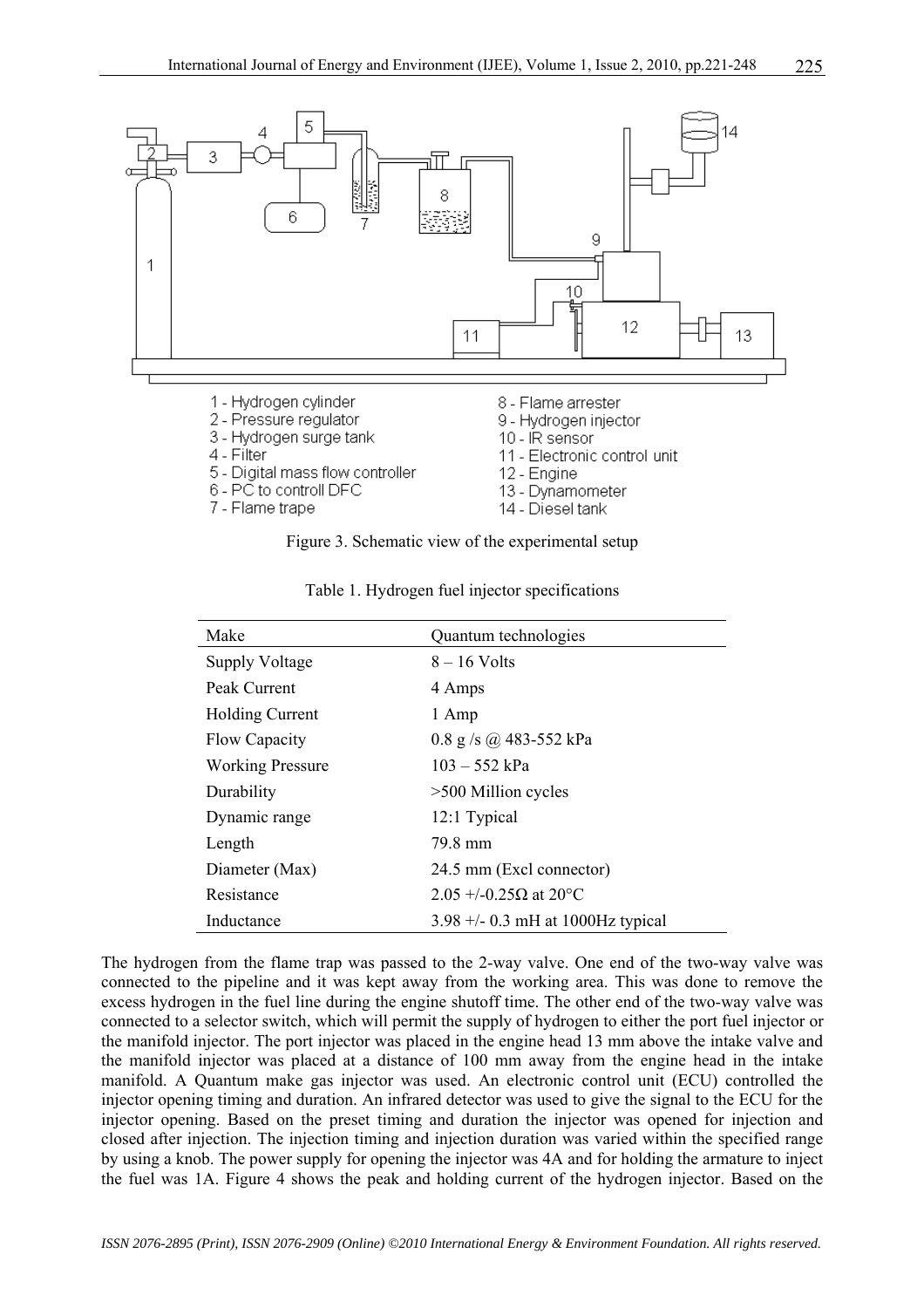preset timing the hydrogen flow was taking place and the flow was controlled by using the pressure regulator and also by using the digital mass flow controller. Figure 5 shows the hydrogen injector positioning on the cylinder head. Table 2 shows the properties of hydrogen in comparison with diesel.



Quantum Injector - Peak & Hold Current Trace

Figure 5. Photographic view of the hydrogen injector position on the cylinder head

# **4. Instrumentation**

The power output of the test engine was measured by an electrical dynamometer. The power capacity of the dynamometer was 10 kW with a current rating of 43.5 amps. The exhaust gas emission was measured by using a Qrotech five gas analyzer. The analyzer was capable of measuring carbon monoxide (CO), carbon dioxide  $(CO_2)$  and unburned hydrocarbon (HC) and oxides of nitrogen  $(NO_x)$ . The analyser uses Non-Dispersive Infra Red (NDIR) principle for the measurement of CO, HC and CO<sub>2</sub>. Smoke emissions were measured using a Bosch type smoke meter. The engine cylinder pressure was measured using a water-cooled Kistler piezo electric pressure sensor, which has a sensitivity of 15.2 pC/bar. The charge output of the pressure transducer was amplified by using a kistler charge amplifier. The amplified signals were correlated with the signal from Kistler crank angle encoder having an accuracy of 0.1 degree crank angle and these data were stored on a personal computer for analysis. Table 3 gives the engine specifications. Table 4 gives the instrumentation list. Figure 6 shows the circuit diagram for hydrogen injector. Figure 7 shows the valve timing diagram for hydrogen operation.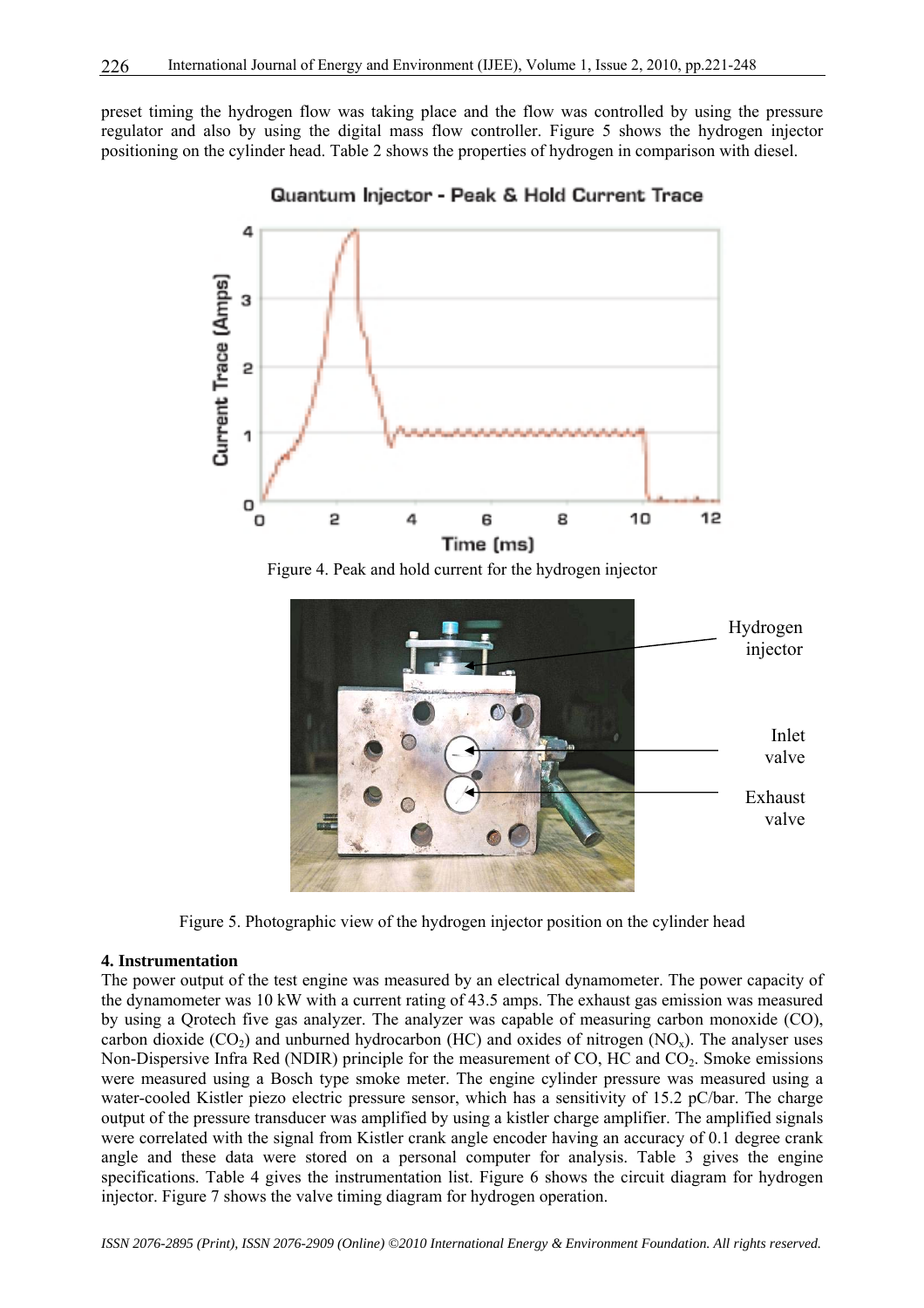| Properties                            | Hydrogen $(H2)$ | Diesel $(C_{10}H_{22})$ |
|---------------------------------------|-----------------|-------------------------|
| Auto Ignition Temperature (K)         | 858             | 553                     |
| Flammability limits (Volume % in air) | $4 - 75$        | $0.7 - 5$               |
| Molecular Weight (g)                  | 2.016           | 170                     |
| Density of NTP gas $(g/cm^3)$         | 0.0838          | 0.86                    |
| Mass Ratio (kg of air/kg of fuel)     | 34.4            | 15.2                    |
| Flame Velocity (cm/s)                 | 270             | 30                      |
| Specific gravity                      | 0.091           | 0.83                    |
| Heat of Combustion (kJ/kg)            | 120.0           | 42.46                   |
| Octane Number (R)                     | 130             |                         |
| Cetane Number                         | ---             | $40 - 60$               |
| Boiling Point (K)                     | 20.27           | 523-630                 |

Table 2. Properties of hydrogen in comparison with diesel



Figure 6. Circuit diagram for hydrogen injector operation



Figure 7. Valve Timing Diagram for hydrogen injection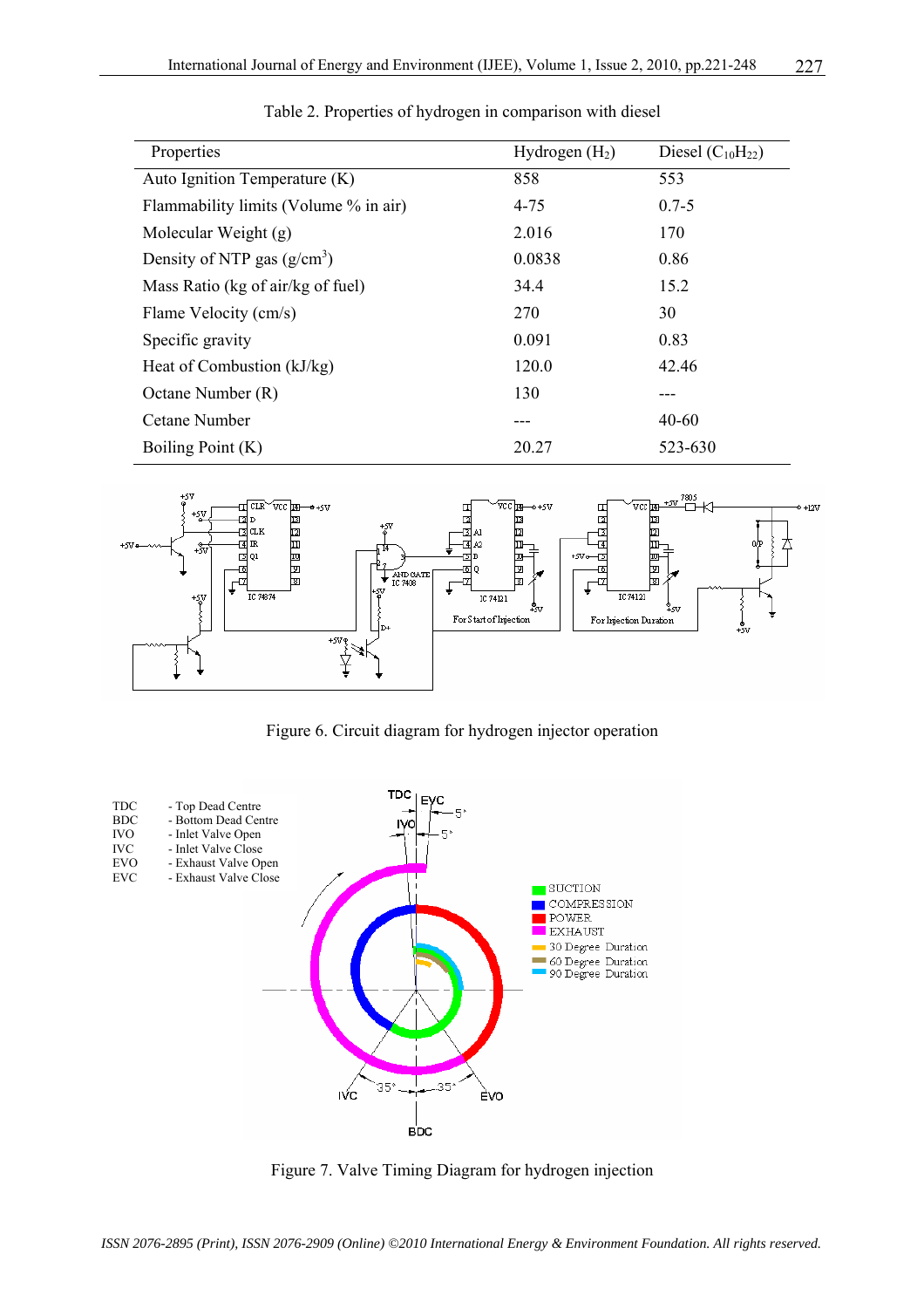| Make and Model            | Kirloskar, AV1 make      |
|---------------------------|--------------------------|
| General                   | 4-Stroke / Vertical      |
| Type                      | Compression Ignition     |
| Number of Cylinder        | One                      |
| <b>B</b> ore              | $80 \text{ mm}$          |
| <b>Stroke</b>             | $110 \text{ mm}$         |
| Swept Volume              | 553 cc                   |
| Clearance Volume          | 36.87 cc                 |
| <b>Compression Ratio</b>  | 16.5:1                   |
| <b>Rated Output</b>       | 3.7 kW $\omega$ 1500 rpm |
| <b>Rated Speed</b>        | 1500 rpm                 |
| <b>Combustion Chamber</b> | Hemispherical Open       |
| Type of Cooling           | <b>Water Cooled</b>      |

#### Table 3. Engine specifications

Table 4. Instrumentation list

| S.No | Instrument                                  | Purpose                                                    | Make / Model                                                                                                     |
|------|---------------------------------------------|------------------------------------------------------------|------------------------------------------------------------------------------------------------------------------|
|      | Electrical<br>Dynamometer                   | Measurement of power<br>output                             | Laurence Scott and eletromotor Ltd.,<br>Norwich and Manchester, UK,<br>Capacity-10kW, Current Rating-43<br>amps. |
| 2    | Exhaust Gas<br>Analyser                     | Measurement of HC, CO,<br>$CO2$ , $O2$ and NO <sub>x</sub> | QRO 401, Qrotech Corporation<br>Limited, Korea                                                                   |
| 3    | Smoke meter                                 | Measurement of Smoke                                       | TI diesel tune, 114 smoke density<br>tester TI Tran service.                                                     |
| 4    | Pressure Transducer<br>and Charge Amplifier | Measurement of Cylinder<br>Pressure                        | Type 5015A, Kistler Instruments,<br>Switzerland.                                                                 |
| 5    | Digital mass flow<br>controller             | Measuring the $H_2$ flow                                   | DFC 46 mass flow controller<br>AALBORG, USA.                                                                     |
| 6    | Hydrogen Leak<br>Detector                   | To identify the $H_2$ leakage                              | Finch Mono II, Portable single gas<br>monitor, INIFITRON INC, Korea.                                             |

#### **5. Estimation of uncertainty**

 $\overline{a}$ 

All measurements of physical quantities are subject to uncertainties. Uncertainty analysis was needed to prove the accuracy of the experiments. In order to have reasonable limits of uncertainty for a computed value an expression was derived as follows:

Let `R' be the computed result function of the independent measured variables  $x_1, x_2, x_3, \ldots, x_n$ , as per the relation.  $R = f(x_1, x_2, \dots, x_n)$  and let error limits for the measured variables or parameters be  $x_1, \pm$  $\Delta n_1$ ,  $x_2 \pm \Delta n_2$ , ........,  $x_a \pm \Delta x_a$  and the error limits for the computed result be  $R \pm \Delta R$ To get the realistic error limits for the computed result, the principle of root-mean square method was used to get the magnitude of error given by Holman [19] as;

$$
\Delta R = \left[ \left( \frac{\partial R}{\partial x_1} \Delta x_1 \right)^2 + \left( \frac{\partial R}{\partial x_2} \Delta x_2 \right)^2 + \dots + \left( \frac{\partial R}{\partial x_n} \Delta x_n \right)^2 \right]^{1/2}
$$
\n(1)

Using equation (1) the uncertainty in the computed values such as brake power, brake thermal efficiency and fuel flow measurements were estimated. The measured values such as speed, fuel time, voltage and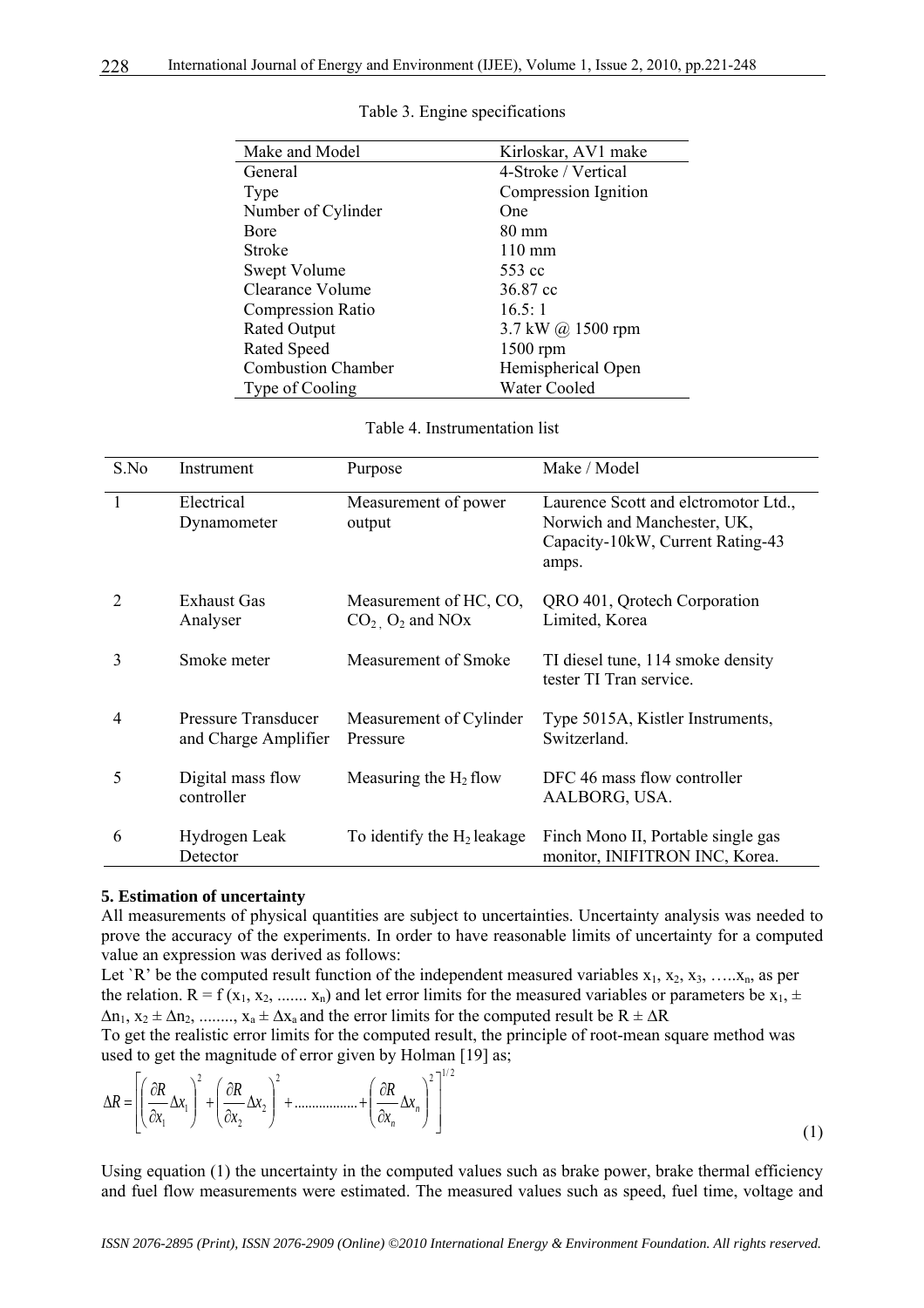current were estimated from their respective uncertainties based on the Gaussian distribution. The uncertainties in the measured parameters, voltage  $(\Delta V)$  and current  $(\Delta I)$ , estimated by the Gaussian method, are  $\pm$  3 V and  $\pm$  0.14 A respectively. For fuel time ( $\Delta t$ ) and fuel volume ( $\Delta t$ ), the uncertainties are  $\pm$  0.2 sec and  $\pm$  0.1 sec respectively. For a Speed (N) of 1500 rpm, Voltage (V) of 230 volts, Current (I) of 14 A, Fuel volume (fx) of 10 cc and brake power (BP) of 3.7 kW the uncertainty in brake power calculation is;

$$
BP = \frac{VI}{\eta_g \times 1000} \text{ kW}
$$
  
\n
$$
BP = f(V, I)
$$
  
\n
$$
\left[\frac{\partial_{BP}}{\partial V} = \frac{I}{(0.86 \times 1000)} = -\frac{14}{(0.86 \times 1000)} = 0.0163\right]
$$
  
\n
$$
\frac{\partial_{BP}}{\partial I} = \frac{V}{(0.86 \times 1000)} = \frac{230}{(0.86 \times 1000)} = 0.2674
$$
  
\n
$$
\Delta_{BP} = \left[\sqrt{\left(\frac{\partial_{BP}}{\partial V} \times \Delta V\right)^2 + \left(\frac{\partial_{BP}}{\partial I} \times \Delta I\right)^2}\right] = \left[\sqrt{(0.0163 \times 3)^2 + (0.2674 \times 0.14)^2}\right] = 0.185 \text{ kW}
$$
 (2)

Therefore, the uncertainty in the brake power from equation (2) is  $\pm$  0.185 kW and the uncertainty limits in the calculation of B.P are  $3.6 \pm 0.185$  kW. Uncertainty in temperature measurement is: $\pm 1\%$  (T > 150) °C),  $\pm 2\%$  (150 °C < T < 250 °C),  $\pm 3\%$  (T < 250 °C). The uncertainties of other operating parameters are given in Table 5. Appendix 1 shows the mean and standard deviation calculations for 6 samples.

Table 5. Average uncertainties of some measured and calculated parameters

| S.No | Parameters                 | Uncertainity, % |
|------|----------------------------|-----------------|
|      | Speed                      | 0.6             |
|      | Temperature                | 0.3             |
| 3    | Mass flow ratye of air     | 0.8             |
|      | Mass flow rate of diesel   | 10              |
| 5    | Mass flow rate of hydrogen | 0.2             |
| 6    | Oxides of nitrogen         | 0.6             |
|      | Hydrocarbon                | 0.7             |
| 8    | Smoke                      | 0.9             |
| g    | Particulate matter         | 1.1             |

# **6. Combustion analysis**

The details about combustion stages and events can be determined by analyzing the heat release rates as determined from cylinder pressure measurements. Analysis of heat release can help to study the combustion behaviour of the engine.

$$
dQ_{hr} = dU + dW + dQ_{ht} \tag{3}
$$

Where  $dQ<sub>hr</sub>$  is the instantaneous heat release modeled as heat transfer to the working fluid,  $dU$  is the change in internal energy of the working fluid, dW is the work done by the working fluid, and  $dQ<sub>ht</sub>$  is the heat transmitted away from the working fluid (to the combustion chamber walls)

Change in internal energy is given by;  $dU = Cv/R (PdV+VdP)$  (4) Work done by the working fluid  $dW = pdV$ . Heat transfer rate to the wall is given by;  $dQ_{h}/dt = h A (T_e - T_w)$  (5)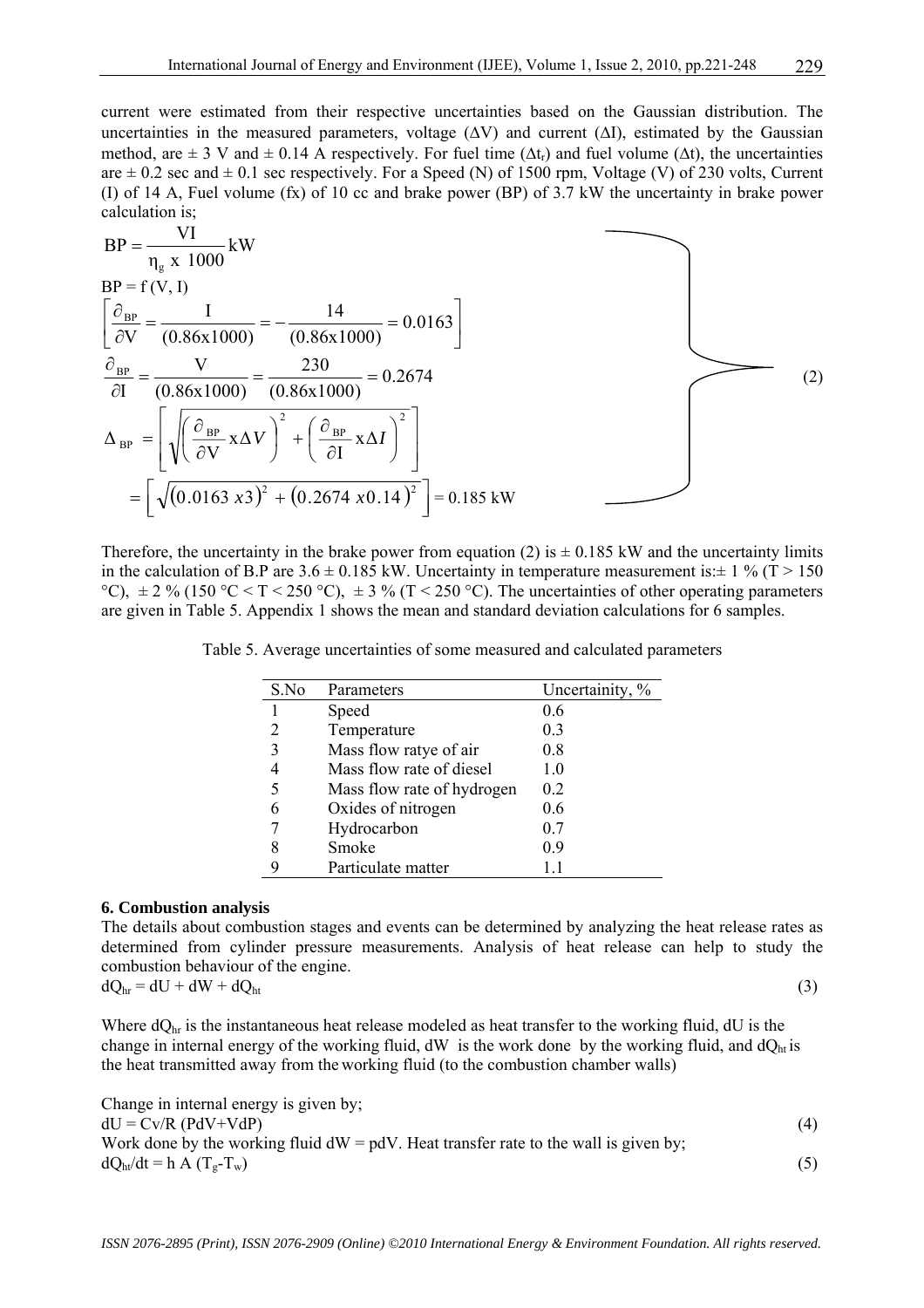where R is the gas constant, T, P, V are the temperature, pressure and volume respectively,  $C_v$  is the specific heat at constant volume, h is the heat transfer coefficient, and  $T_w$  is the temperature of the wall:  $400 K$ .

$$
dQ_{ht} = \frac{\gamma}{\gamma - 1} p \frac{dV}{d\theta} + V \frac{1}{\gamma - 1} \frac{dp}{d\theta} + hA_s (Tg - Tw) \frac{dt}{d\theta}
$$
(6)

Where  $\theta$  is the crank angle in degrees.  $\gamma$  is the ratio of specific heats of the fuel and air. A<sub>s</sub> is the area in m<sup>2</sup> through which heat transfer from gas to combustion chamber walls take place. The pressure is obtained from the cylinder pressure data at corresponding crank angle.

#### **7. Results and discussions**

In exhaust gas recirculation technique, part of the exhaust gases from the engine was cooled down to 30° C and controlled by using a needle valve and admitted along with the intake air in the inlet manifold. Figure 8 and 9 shows the variation of brake thermal efficiency for port and manifold injection for different injection timings. Table 6 gives different injection timings used for hydrogen operation. The optimized conditions in port injection was start of injection at 5º BGTDC, injection duration of 30º CA with hydrogen flow of 7.5 litres/min while the optimized conditions in manifold injection was start of injection at GTDC, injection duration of 30º CA with hydrogen flow of 7.5 litres/min (Table 7). The optimized conditions were chosen based on the improvement in performance and reduction in emissions which was mentioned in detail by the previous work done by the authors [20]. Values of Figure 8 and 9 are given in appendix 2. Table 9 shows the optimized injection timings for hydrogen operation. After optimizing the injection timings the hydrogen flow optimization was done which is depicted in Figure 10 and 11. Since  $NO<sub>X</sub>$  emission was found to be higher in hydrogen operated engines compared to diesel operation, exhaust gas recirculation technique was adopted for  $NO<sub>X</sub>$  reduction. The EGR flow rate was varied in steps of 5 % from 5 to 25 % with the above optimized conditions in both port and manifold injection. The engine was operated in the entire load spectrum from no load to full load at different EGR flow rates to study the performance, combustion and emission characteristics of the engine along with the combustion parameters such as peak pressure, heat release rate. Figure 12 and 13 shows the variation of brake thermal efficiency with load for various EGR flows in port and manifold injection. The optimized EGR flow percentage was found to be 20 % in both port and manifold injection. Table 10 shows the various EGR flow percentages used in port and manifold injection.



Figure 8. Variation of brake thermal efficiency with brake power for different injection timings and duration (Values are in Table 8) in port injection

*ISSN 2076-2895 (Print), ISSN 2076-2909 (Online) ©2010 International Energy & Environment Foundation. All rights reserved.*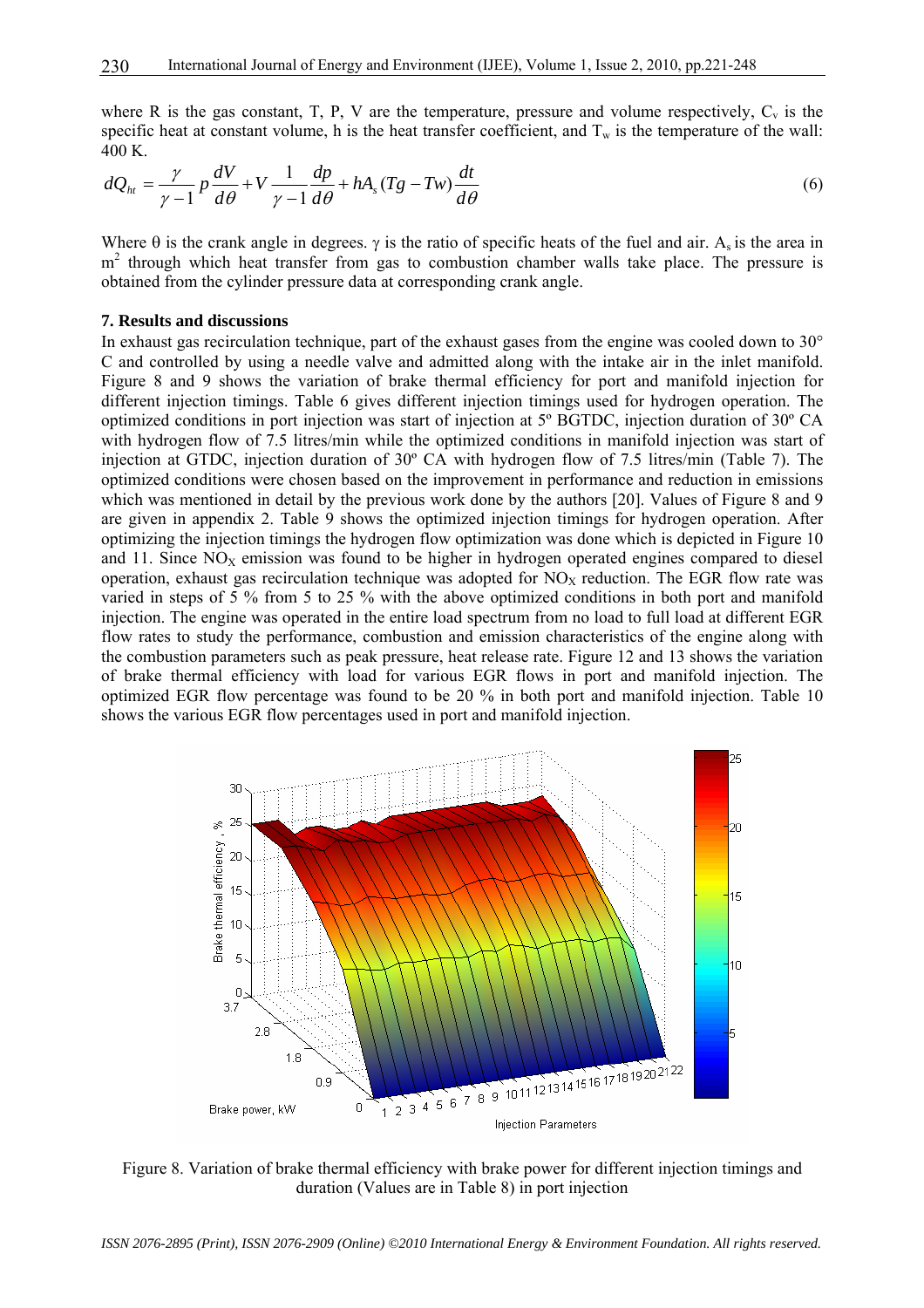|                | <b>Start of Injection</b> |           | <b>Injection Duration</b> |           |
|----------------|---------------------------|-----------|---------------------------|-----------|
| S.No.          | Crank angle (Degrees)     | Time (ms) | Crank angle (Degrees)     | Time (ms) |
| $\mathbf{1}$   | 5° BGTDC                  | 0.555     | 30                        | 3.33      |
| $\overline{c}$ | 5° BGTDC                  | 0.555     | 60                        | 6.66      |
| $\overline{3}$ | 5° BGTDC                  | 0.555     | 90                        | 9.99      |
| $\overline{4}$ | <b>GTDC</b>               | 1.110     | 30                        | 3.33      |
| 5              | <b>GTDC</b>               | 1.110     | 60                        | 6.66      |
| 6              | <b>GTDC</b>               | 1.110     | 90                        | 9.99      |
| $\overline{7}$ | 5° AGTDC                  | 1.665     | 30                        | 3.33      |
| 8              | 5° AGTDC                  | 1.665     | 60                        | 6.66      |
| 9              | 5° AGTDC                  | 1.665     | 90                        | 9.99      |
| 10             | 10° AGTDC                 | 2.220     | 30                        | 3.33      |
| 11             | 10° AGTDC                 | 2.220     | 60                        | 6.66      |
| 12             | 10° AGTDC                 | 2.220     | 90                        | 9.99      |
| 13             | 15° AGTDC                 | 2.775     | 30                        | 3.33      |
| 14             | 15° AGTDC                 | 2.775     | 60                        | 6.66      |
| 15             | 15° AGTDC                 | 2.775     | 90                        | 9.99      |
| 16             | 20° AGTDC                 | 3.330     | 30                        | 3.33      |
| 17             | 20° AGTDC                 | 3.330     | 60                        | 6.66      |
| 18             | 20° AGTDC                 | 3.330     | 90                        | 9.99      |
| 19             | 25° AGTDC                 | 3.885     | 30                        | 3.33      |
| 20             | 25° AGTDC                 | 3.885     | 60                        | 6.66      |
| 21             | 25° AGTDC                 | 3.885     | 90                        | 9.99      |
| 22             | 23° BITDC                 | Diesel    |                           |           |

|  | Table 6. Start of injection timings and injection duration for hydrogen operation in port and manifold |         |  |  |
|--|--------------------------------------------------------------------------------------------------------|---------|--|--|
|  |                                                                                                        | mection |  |  |

Table 7. Optimized injection data for port and manifold injection

| <b>Injection Parameter</b>       | Port Injection           | Manifold Injection       |
|----------------------------------|--------------------------|--------------------------|
| Start of injection of hydrogen   | $5^\circ$ BGTDC          | <b>GTDC</b>              |
| Hydrogen injection duration      | $30^{\circ}$ crank angle | $30^{\circ}$ crank angle |
| Hydrogen flow rate               | 7.5 litre/min            | 7.5 litre/min            |
| <b>Exhaust gas Recalculation</b> | 20 % EGR                 | 20 % EGR                 |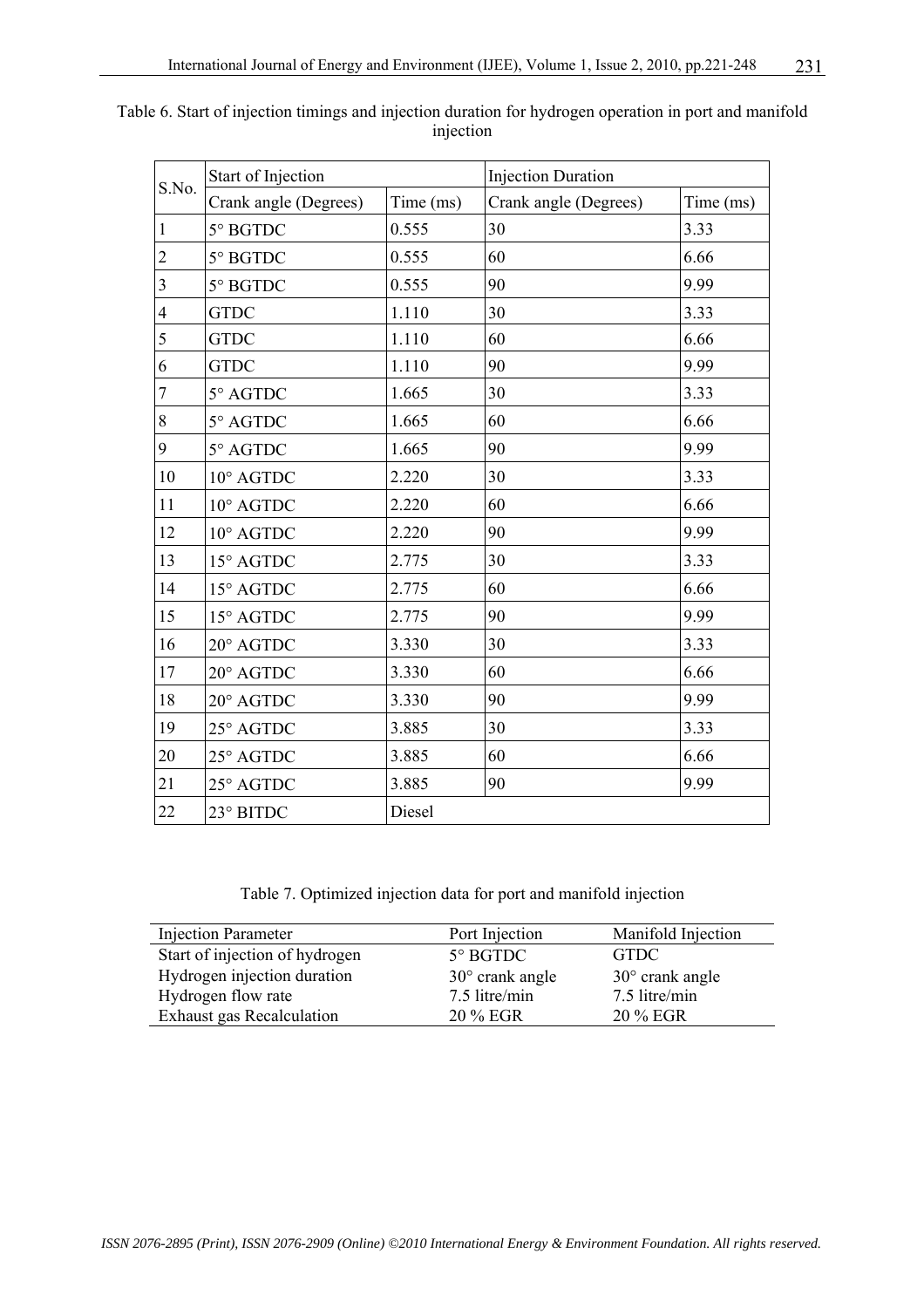

Figure 9. Variation of brake thermal efficiency with brake power for different injection timings and duration (Values are in Table 8) in manifold injection



Figure 10. Variation of brake thermal efficiency with load for different hydrogen flow rate in port injection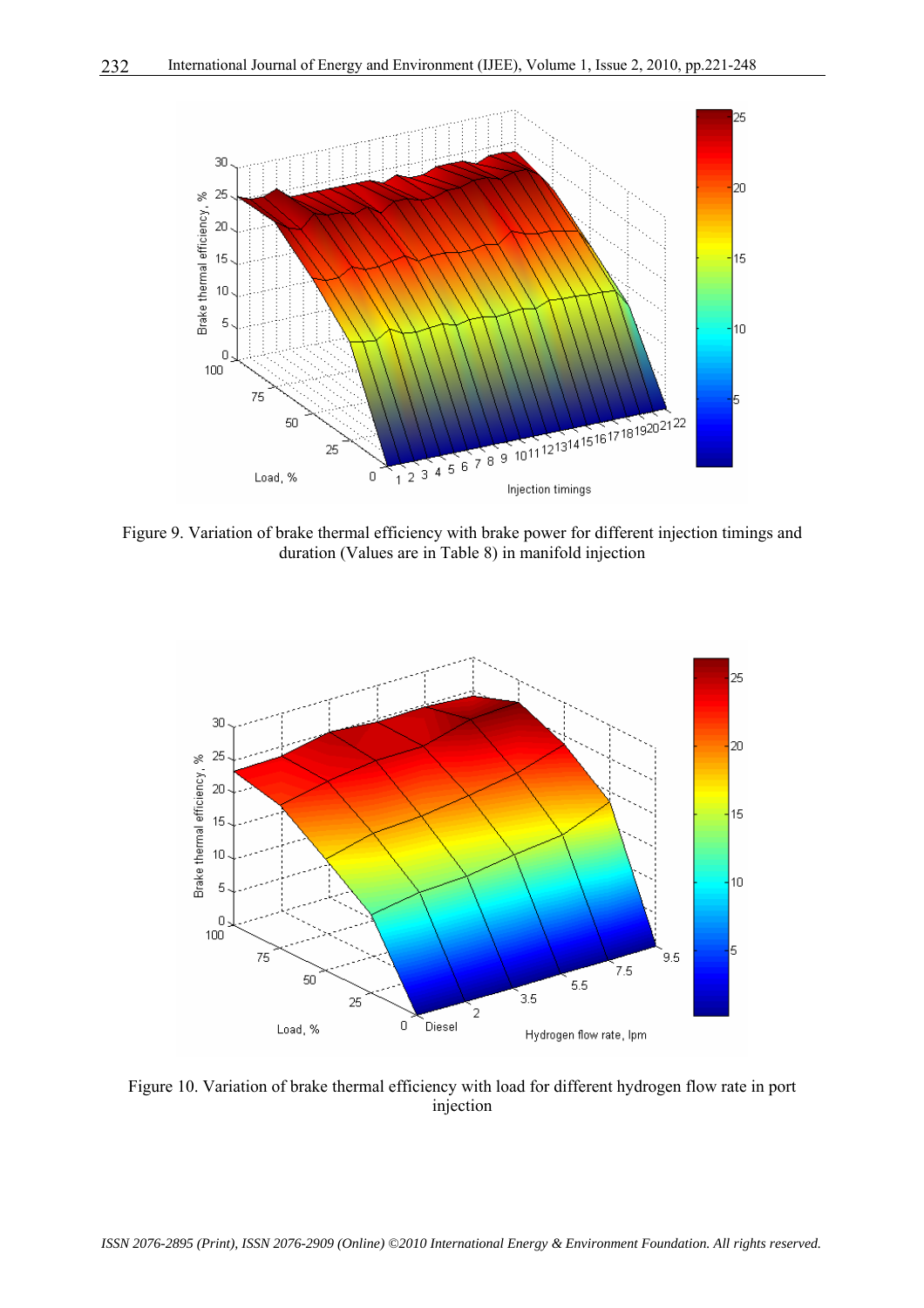

Figure 11. Variation of brake thermal efficiency with load for different hydrogen flow rate in manifold injection



Figure 12. Variation of brake thermal efficiency with load for different EGR flow rate in port injection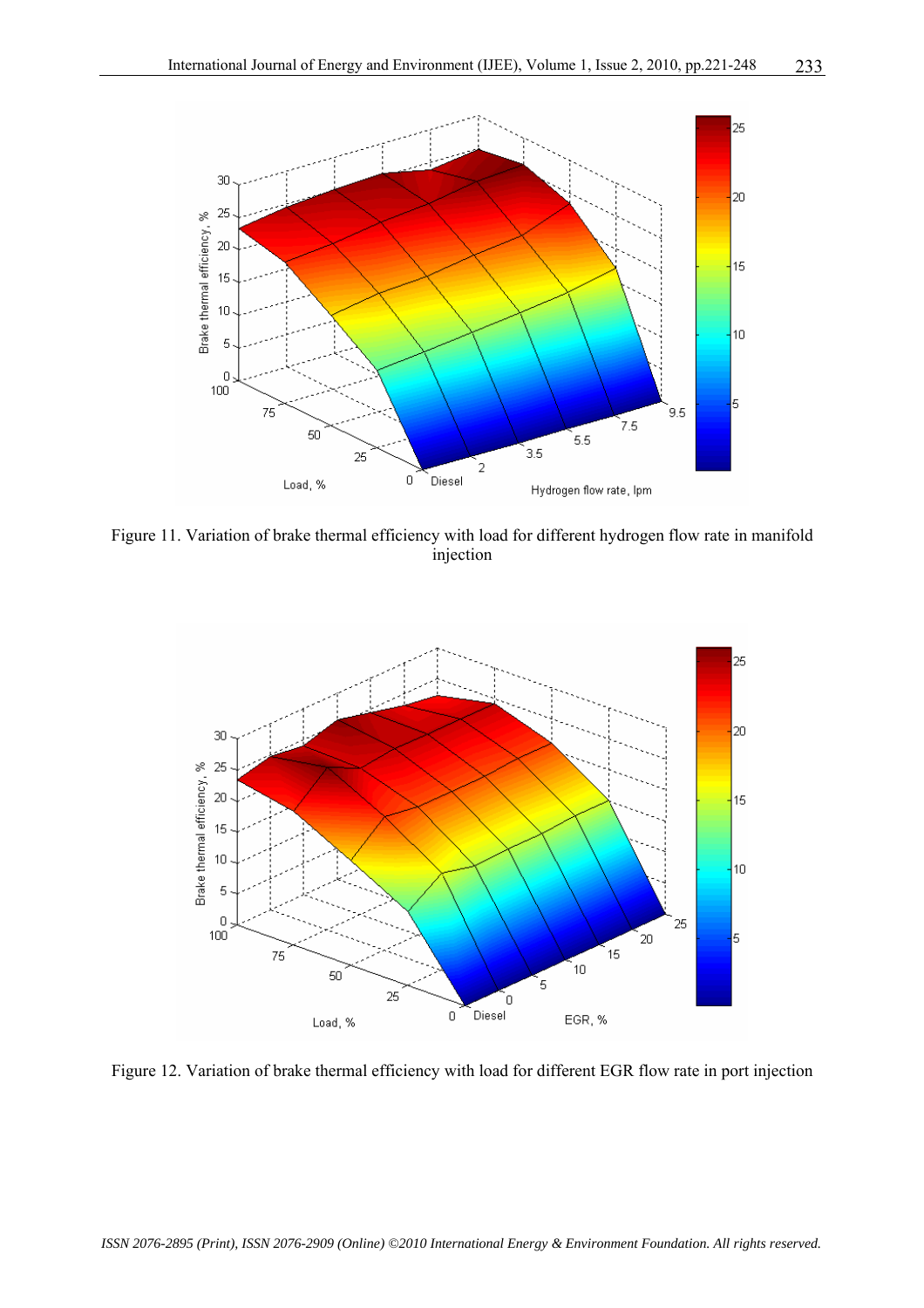

Figure 13. Variation of brake thermal efficiency with load for different EGR flow rate in manifold injection

|                | Port injection                            |                                        | Manifold injection               |                                        |  |  |
|----------------|-------------------------------------------|----------------------------------------|----------------------------------|----------------------------------------|--|--|
| S.No.          | Optimized timings and<br>duration         | <b>EGR</b> flow<br>percentage, $(\% )$ | Optimized timing and<br>duration | <b>EGR</b> flow<br>percentage, $(\% )$ |  |  |
|                | 5° BGTDC, 30° CA,<br>7.5 litres/min       | 5                                      | GTDC, 30° CA, 7.5<br>litres/min  | 5                                      |  |  |
| $\mathfrak{D}$ | 5° BGTDC, 30° CA,<br>7.5 litres/min       | 10                                     | GTDC, 30° CA, 7.5<br>litres/min  | 10                                     |  |  |
| 3              | 5° BGTDC, 30° CA,<br>15<br>7.5 litres/min |                                        | GTDC, 30° CA, 7.5<br>litres/min  | 15                                     |  |  |
| 4              | 5° BGTDC, 30° CA,<br>7.5 litres/min       | 20                                     | GTDC, 30° CA, 7.5<br>litres/min  | 20                                     |  |  |
|                | 5° BGTDC, 30° CA,<br>7.5 litres/min       | 25                                     | GTDC, 30° CA, 7.5<br>litres/min  | 25                                     |  |  |

Table 8. EGR flow percentages used in port and manifold injection

# *7.1 Brake thermal efficiency*

Hydrogen combustion exhibits a high cooling loss from the burning gas to the combustion chamber walls compared to hydrocarbon combustion because of its higher burning velocity and shorter quenching distance. These two characteristics have strong influence on the thermal efficiency of hydrogen-operated engines. Indicated thermal efficiency of the engine is given by

$$
\eta_i = \eta_{th} \times \eta_{gh} \times \eta_u \times (1 - \phi_w) \tag{7}
$$

where  $\eta_i$  is the indicated thermal efficiency,  $\eta_{th}$  is the theoretical thermal efficiency,  $\eta_{gh}$  is the degree of constant volume combustion,  $\eta_u$  is the combustion efficiency, and  $\phi_w$  is the cooling loss ratio The brake thermal efficiency for hydrogen combustion is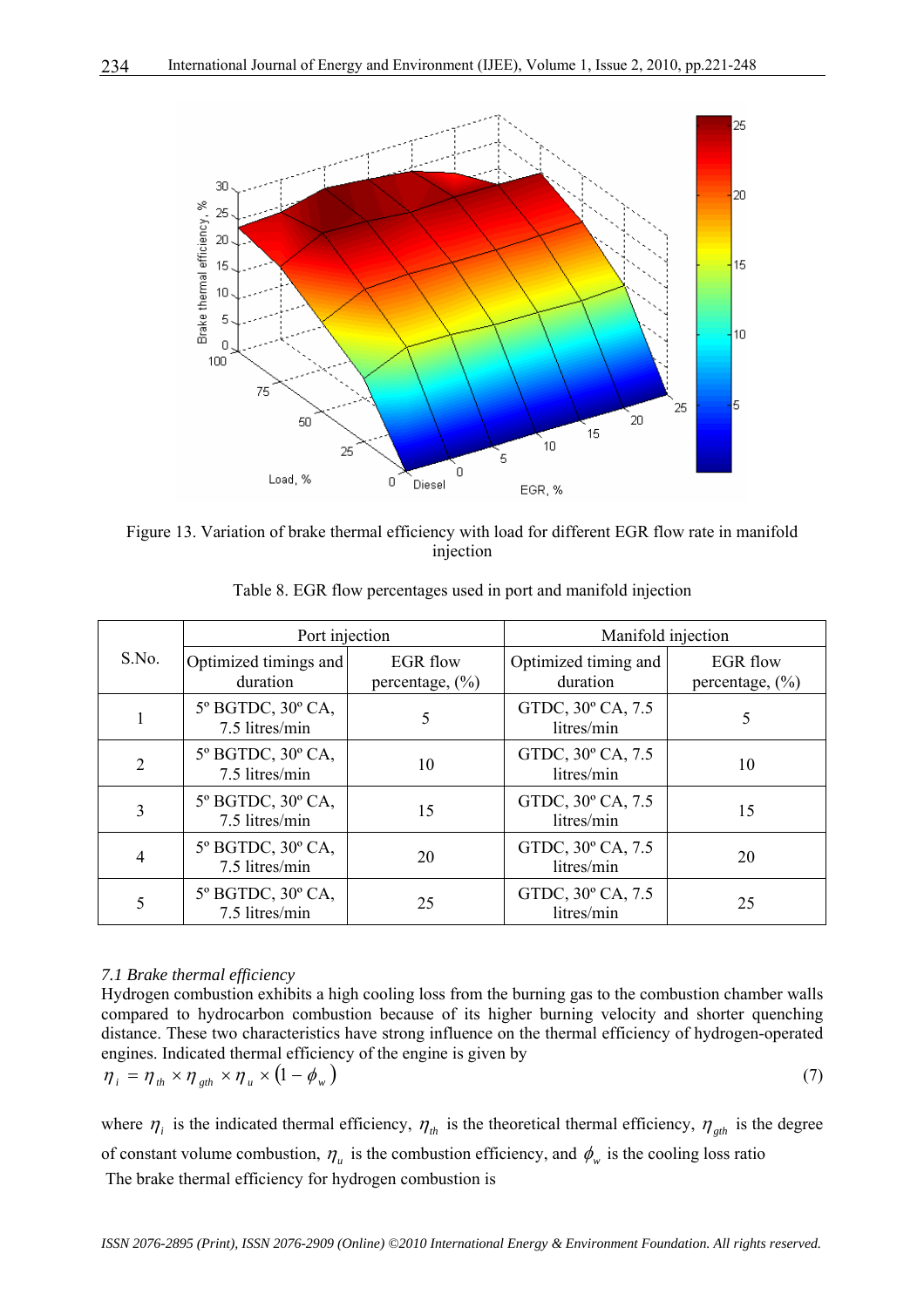$\eta_e = \eta_i \times \eta_m \times (1 - \phi_n)$  (8) where  $\eta_e$  is the brake thermal efficiency,  $\eta_m$  is the mechanical efficiency, and  $\phi_p$  is the pumping loss

For hydrogen combustion the constant volume degree of combustion ( $\eta_{\text{gth}}$ ) is 99 % and for diesel it is 90 % whereas  $\eta_u \times (1 - \phi_w)$  is 56 % for hydrogen and 61 % for diesel at 10° BITDC. In general by advancing the injection timing  $\eta_{gh}$  increases and  $\eta_u \times (1 - \phi_w)$  decreases for both the fuels.

 The cooling loss ratio and combustion efficiency are calculated from heat released in a cycle (*Q* ), which is calculated from pressure data, and lower heating value of the fuel supplied  $(Q_{\text{fuel}})$ .

$$
Q_{\underset{\text{full}}{\text{triangle}}} = (Q_B - Q_C) / Q_{\text{fuel}}
$$
\n
$$
Q_{\underset{\text{full}}{\text{triangle}}} = (Q_B - Q_C) \times \eta_u / Q_B
$$
\n
$$
Q_{\underset{\text{full}}{\text{triangle}}} = \eta_u \times (1 - \phi_w)
$$
\n(9)

where

ratio.

$$
\phi_w = \frac{Q_C}{Q_B} \tag{10}
$$

 $Q_B$  is the actual heat release, and  $Q_C$  is the cooling loss

Therefore *Q*/ corresponds to a function of combustion efficiency  $η<sub>u</sub>$  and cooling loss ratio  $φ<sub>w</sub>$ . Hence the thermal efficiency of hydrogen combustion engine mainly depends on degree of constant volume combustion and cooling loss to the combustion chamber walls. In order to improve the thermal efficiency of hydrogen operated dual fuel engines the coolant flow was reduced to 75 % of the normal flow and set at 300 lpm for both hydrogen dual fuel operation and diesel to reduce the cooling loss ratio, which causes an increase in thermal efficiency in hydrogen diesel dual fuel operation.

The brake thermal efficiency for hydrogen combustion is  
\n
$$
\eta_e = \eta_i \times \eta_m \times \eta_h \times (1 - \phi_p) \times 0.99 \times 0.56 = 0.5544 \eta_i \times \eta_m \times \eta_h \times (1 - \phi_p)
$$
\n(11)

and for diesel is  
\n
$$
\eta_e = \eta_i \times \eta_m \times \eta_h \times (1 - \phi_p) \times 0.90 \times 0.61 = 0.54 \times \eta_i \times \eta_m \times \eta_h \times (1 - \phi_p)
$$
\n(12)

By considering other parameters similar for hydrogen and diesel combustion the brake thermal efficiency in hydrogen combustion is higher compared to diesel combustion. Reducing the cooling loss ratio and operation of engine at leaner equivalence ratios can also increase hydrogen combustion efficiency further.

Brake thermal efficiency is the ratio of brake power to the product of mass flow rate of fuel and calorific value.

$$
\eta_e = \frac{bp}{(m_f * cv)_{\text{diesel}} + (m_f * cv)_{\text{hydrogen}}}
$$
(13)

$$
\eta_e = \frac{3.744}{(1.155 * 43000) + (0.28 * 119930)} = 24.3\% \tag{14}
$$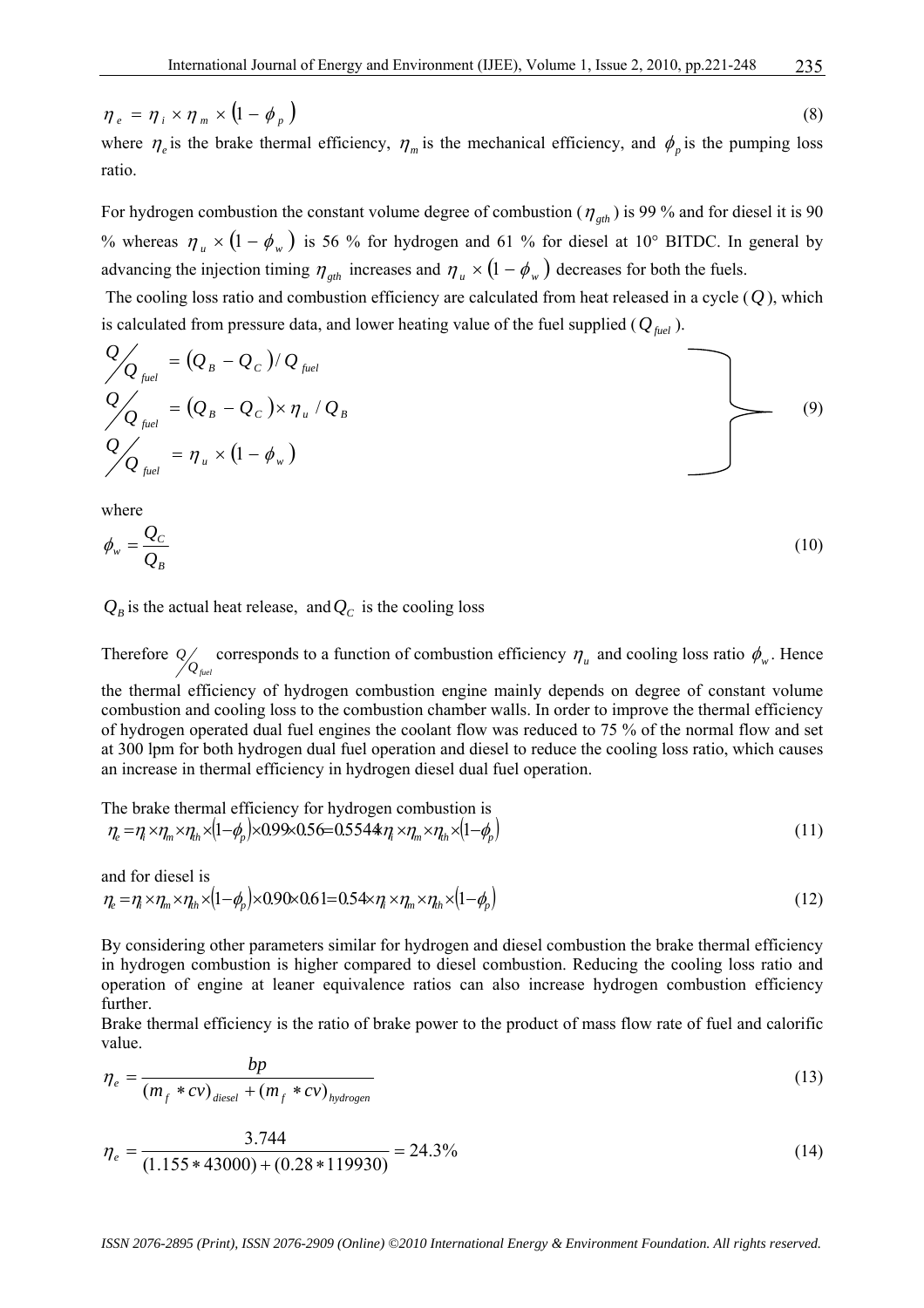For hydrogen port injection, similarly for diesel it is 21.6 % and for manifold injection it is 25 %. Figure 14 portrays the variation of brake thermal efficiency with load in port and manifold injection. The brake thermal efficiency at 25 % load is found to be 11.9 % in diesel while in port injection with 20 % EGR it is 15 %, in manifold injection it is 14.5 %. The increase in efficiency with EGR at part loads compared to diesel is due to the recirculation of active radicals that enhances the combustion process by providing hotter environment in the combustion chamber. In general the brake thermal efficiency increases with increase in EGR percentage compared to diesel. This is because at no load lean mixture is admitted into the engine cylinder during suction stroke and increasing the quantity of exhaust gases results in the reduction of air-fuel ratio and increases the inlet charge temperature thus enhancing the thermal efficiency of the engine. At 75 % load it can be noticed that the brake thermal efficiency is 24.3 % in port injection with 20 % EGR and 25 % in manifold injection, compared to diesel efficiency of 21.6 %. At full load the brake thermal efficiency decreases with increase in EGR flow rate. It is 23.4 % in diesel while in port injection with 20 % EGR the efficiency is 23.1 % and in manifold injection it is 21.6 %. The reduction in efficiency at full load is due to the high EGR flow rates resulting in deficiency in oxygen concentration in addition to the replacement of air hydrogen. At full load the thermal efficiency in manifold injection drops by 6 % compared to that in port injection with 20 % EGR and the reduction in efficiency is due to smaller replacement of air by hydrogen compared to port injection. The higher specific heat capacity of both  $CO<sub>2</sub>$  and  $H<sub>2</sub>O$  and high flow rates of EGR also reduces the average combustion temperature inside the combustion chamber thus reducing the brake thermal efficiency at full load.



Figure 14. Variation of brake thermal efficiency with load for optimized EGR flow rate of 20 %

#### *7.2 Specific energy consumption*

The variation of specific energy consumption with load is depicted in Figure 15 for the optimized flow condition in port injection and manifold injection with 20 % EGR. Specific energy consumption is defined as the amount of energy needed to produce unit kilowatt power. It is observed that the SEC decreases with increase in EGR flow rates at low load conditions. At 25 % load, the SEC with 20 % EGR in port injection is 6.07 and 6.88 in manifold injection compared to diesel of 8.41. At part loads due to the recycling of exhaust gases the inlet charge temperature increases which leads to accelerated combustion resulting in the reduction of SEC compared to diesel. The SEC in port injection is 4.12 while in manifold injection it is 3.99 and for diesel it is 4.63 at 75 % load. At full load, the SEC increases with EGR flow rates. In port injection the SEC is 4.33 and in manifold injection it is 4.62 compared to 4.28 in diesel. The SEC in port injection is lesser compared to that in manifold injection. At 75 % load, with 20 % EGR the SEC reduces by 3 % in port injection at full load compared to 7 % in manifold injection. With increase in EGR flow percentages at part loads the SEC drops due to the replacement of air by inert

*ISSN 2076-2895 (Print), ISSN 2076-2909 (Online) ©2010 International Energy & Environment Foundation. All rights reserved.*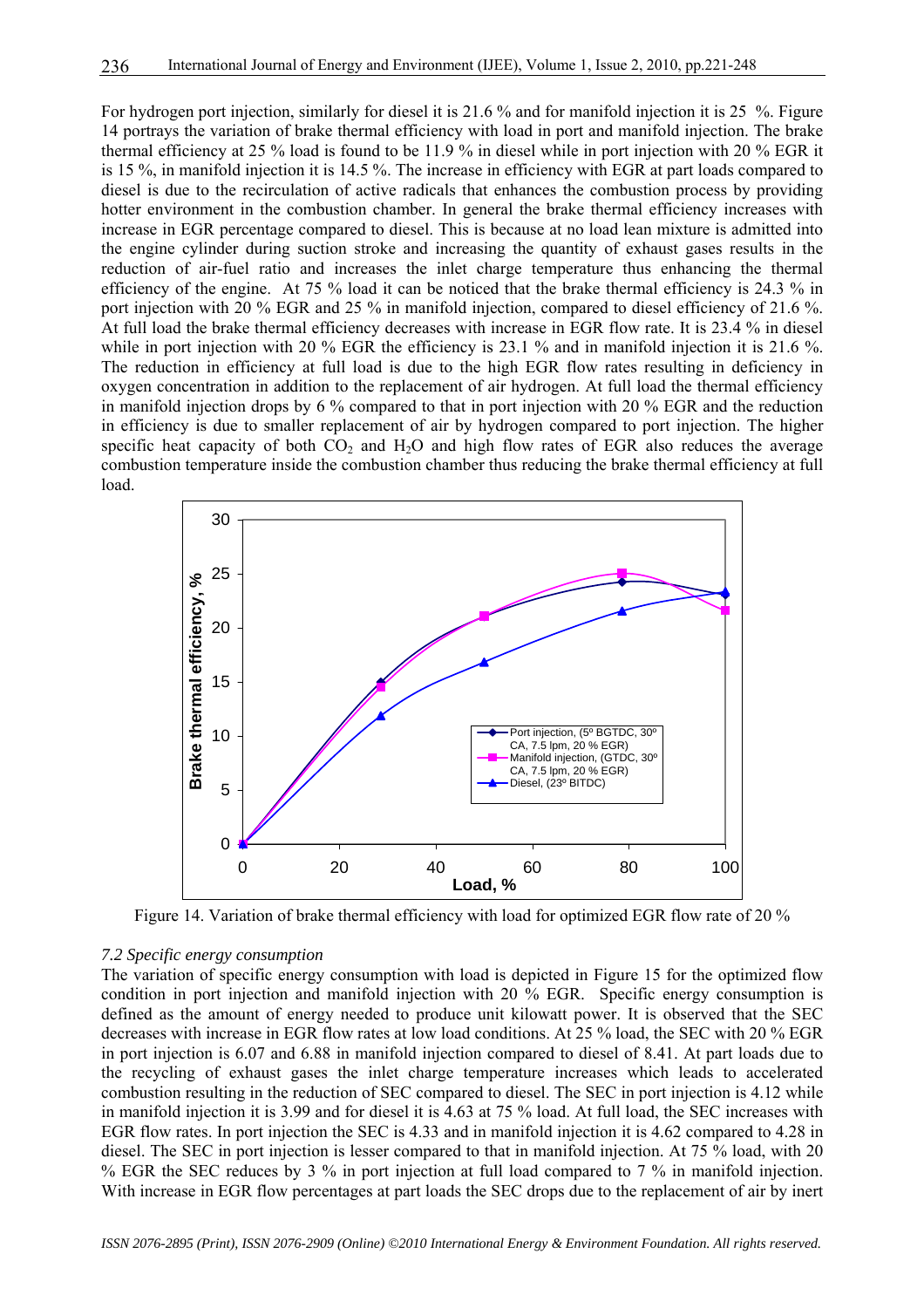gases which improve the over all charge temperature at part loads resulting in SEC reduction. At full load less air is admitted due to replacement of air by hydrogen and EGR. Hence more fuel is admitted to attain the rated power, which results in an increase in SEC. Table 9 gives the energy share ratio of hydrogen to diesel in port injection. Table 10 gives the energy share ratio of hydrogen to diesel in manifold injection.

Table 9. Energy share ratio of hydrogen to diesel for optimized port injection (5º BGTDC, 30º CA, 7.5 litres/min, 20 % EGR)

| Load, $\%$  | Hydrogen energy, % | Diesel energy, $\%$ |
|-------------|--------------------|---------------------|
| No load     | 33.01              | 66.99               |
| $25\%$ load | 21.54              | 78.46               |
| 50 % load   | 16.58              | 83.42               |
| 75 % load   | 11.64              | 88.36               |
| Full load   | 09.17              | 90.83               |

Table 10. Energy share ratio of hydrogen to diesel for optimized manifold injection (5º AGTDC, 30º CA, 7.5 litres/min, 20 % EGR)

| Load, $\%$  | Hydrogen energy, % | Diesel energy, % |
|-------------|--------------------|------------------|
| No load     | 33.75              | 66.25            |
| $25\%$ load | 20.74              | 79.26            |
| 50 % load   | 16.63              | 83.37            |
| 75 % load   | 12.07              | 87.93            |
| Full load   | 08.54              | 91.46            |



Figure 15. Variation of specific energy consumption with load for optimized EGR flow rate of 20 %

# *7.3 Oxides of nitrogen*

Nitric oxide (NO) and nitrogen dioxide (NO<sub>2</sub>) are usually grouped together as  $NO<sub>X</sub>$  emissions. NO<sub>2</sub>/NO in a diesel engine is approximately in the ratio of 10 to 30 percent. The mechanism of NO formation given by Zeldovich is: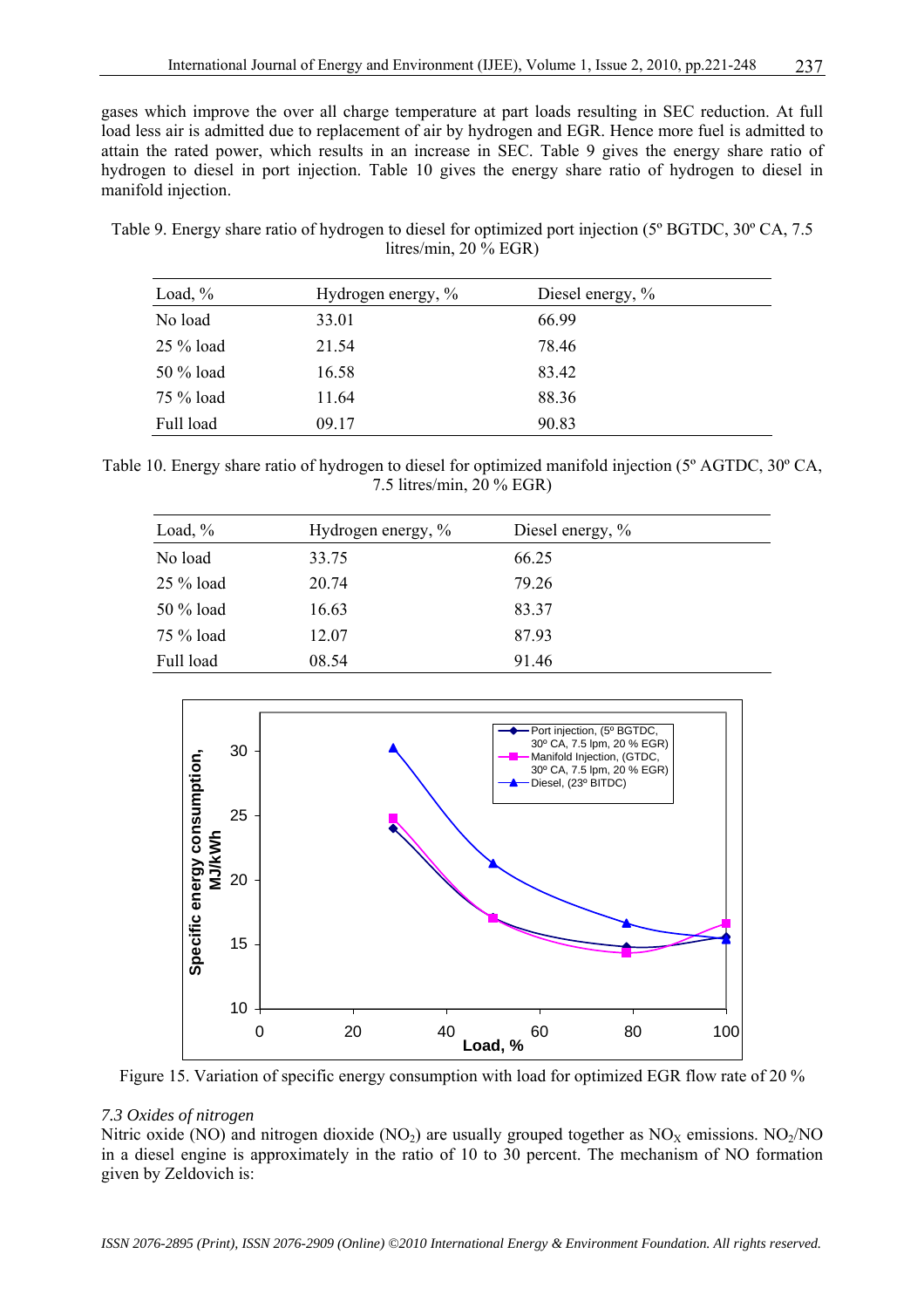$$
O + N_2 = NO + N \tag{15}
$$

$$
N + Q_2 = NO + O \tag{16}
$$

$$
N + OH = NO + H \tag{17}
$$

The NO formation rate is derived from the equation

$$
\frac{d[NO]}{dt} = \frac{6 \times 10^{16}}{T^{1/2}} \exp\left(\frac{-69090}{T}\right)[O_2]_e^{1/2}[N_2]_e \tag{18}
$$

where  $\frac{d [ NO ]}{d [ N Q ]}$ *dt*  $\frac{d [NO]}{I}$  is NO formation rate, T is the temperature, O<sub>2</sub> is the oxygen concentration at

equilibrium condition, and  $N_2$  is the nitrogen concentration at equilibrium condition

In port injection, manifold injection and diesel the peak pressure is 67, 65.5, 63.4 bar respectively at 25 % load. The initial temperature and pressure is 303 K and 1 bar respectively. The peak combustion temperature for diesel is calculated from peak pressure by using the equation.

$$
\frac{T_2}{T_1} = \left(r\right)^{(\gamma - 1)}\tag{19}
$$

where r is the compression ratio of the engine which is 16.5 and  $\gamma$  is specific heat ratio which is 1.4 for hydrogen and air.

$$
T_2 = (16.5)^{0.4} \times 303
$$
  
\n
$$
T_2 = 929.9 \text{ K}
$$
  
\n
$$
\frac{p_2}{p_1} = (r)^{(\gamma)}
$$
  
\n
$$
P_2 = (16.5)^{1.4} = 50.63 \text{ bar}
$$
  
\n
$$
\frac{T_3}{\gamma_1} = \frac{p_3}{\gamma_2}
$$
\n(21)

$$
\frac{z_3}{T_2} = \frac{F_3}{p_2}
$$
\n
$$
T_3 = (67/50.63) \times 929.89
$$
\n(21)

 $T_3$  = 1230 K for diesel, similarly for port injection it is 1202 K and for manifold injection it is 1164 K. The corresponding NO<sub>X</sub> values are 25.6, 22.04, 18.5 g/kWh. From the values it can be found that NO<sub>x</sub> is mainly dependent on temperature.

The time calculation for NO is

$$
\tau_{NO} = \frac{8 \times 10^{-16} T \exp (58300 / T)}{p^{1/2}}
$$
\n(22)

where  $\tau_{NO}$  is in seconds

NO concentration is found to be  $5x10^{-8}$  moles/cm<sup>3</sup> at time 5 ms and  $10^{-7}$  at characteristics time of 10 ms at an equivalence ratio of 1 for hydrogen air mixtures. As the residence time increases the  $NO<sub>x</sub>$  formation will also increase. It can be observed that temperature is the main factor for the formation of NO compared to the availability of oxygen. In diesel engines the combustion is always leaner that results in the availability of more oxygen for the entire load spectrum of operation. NO formation in a diesel combustion peaks at critical time period (between start of combustion and shortly after the occurrence of peak cylinder pressure).

The variation of  $NO<sub>X</sub>$  with load is depicted in Figure 16 for optimized port and manifold injection system with EGR. Generally the  $NO<sub>x</sub>$  emission tends to reduce significantly with increase in EGR percentages at all the load conditions due to the rise in total heat capacity of the working gases, which lowers the elevated temperature [21]. At 25 % load the NO<sub>X</sub> is observed to be of 8.32 g/kWh with 20 % EGR in port injection with an optimized timing of 5º AGTDC, duration of 30º CA and hydrogen flow rate of 7.5 litres/min, while in manifold injection it is observed to be 8.78 g/kWh with an optimized injection timing of GTDC, injection duration of 30º CA and optimum hydrogen flow of 7.5 litres/min. While for 20 % EGR in port injection the NOx is observed to be 7.35 g/kWh in manifold injection it is 6.55 g/kWh compared to diesel of 18.11 g/kWh. At full load the NOx emission decreases from 16.13 g/kWh in diesel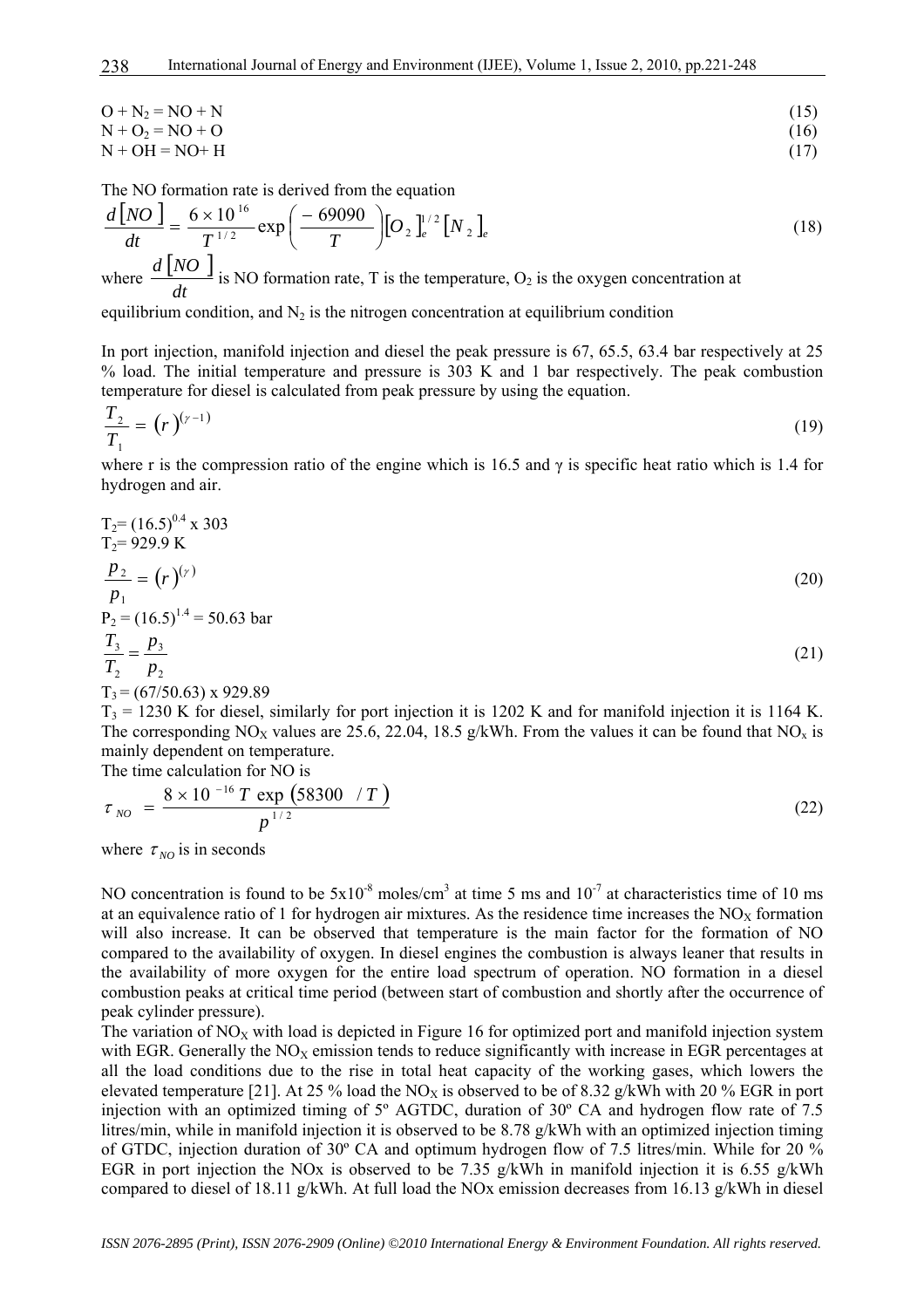to 3.78 g/kWh with 20 % EGR in port injection and further to 2.43 g/kWh in manifold injection. The  $NO<sub>x</sub>$  emission reduces with increase in EGR flow percentage, due to the presence of inert gas (CO<sub>2</sub> and H2O) inside the combustion chamber, which reduces the peak combustion temperature, in addition to the replacement of oxygen. As a result of reduction in both the parameters the  $NO<sub>X</sub>$  percentage reduces with the use of EGR. Compared to that of port injection, manifold injection shows a reduction in  $NO<sub>X</sub>$  by 11 % at 75 % load and 35 % at full load with 20 % EGR. NO<sub>X</sub> reduces by 4 fold in port injection and 6 fold in manifold injection with EGR at full load compared to diesel. After the occurrence of peak pressure the burned gas temperature decreases as the cylinder gets expanded which makes the combustion temperature to decrease resulting in freezing of NO. In hydrogen diesel combustion the rate of pressure rise is maximum in port injection, 7.1 bar/ºCA at 355º CA followed by 7 bar/ºCA at 356º CA in manifold injection and, 6.63 bar/ºCA in diesel at 356º CA at full load (Figure 23). The ignition delay or delay period is found to be 11º or 1.22 ms in diesel and in port injection it is 9º or 1 ms and in manifold injection it is 10º or 1.11 ms that makes the combustion to be rapid and ends instantaneously resulting in increase in NO. The hydrogen combustion duration is shorter due to its high burning velocity (2.65-3.25 m/s for hydrogen and 0.3 m/s for diesel) compared to diesel. In general the NO formed in hydrogendiesel dual fuel operation is higher for both port and manifold injection compared to diesel operation.



Figure 16. Variation of oxides of nitrogen with load for optimized EGR flow rate of 20 %

# *7.4 Smoke*

Diesel particulate or smoke consist principally combustion generated carbonaceous materials (soot) on which some organic compounds have been absorbed. Most particulate material results from incomplete combustion of fuel hydrocarbons and the lubricating oil contributes some. The equation for the formation of smoke is

$$
C_m H_n + yO_2 \to 2_y CO + \frac{n}{2} H_2 + (m - 2y)C_s
$$
\n(23)

If m>2y, then C/O ratio exceeds unity resulting in the formation of smoke. The fuel air ratio for smoke formation is given by

$$
\phi = 2\left(\frac{C}{O}\right)(1+\delta) \tag{24}
$$

Where  $\delta = n/4m$ ,  $\phi$  is 3 for (C/O) =1 with n/m=2. Since carbon is not present in hydrogen smoke will not be formed. In hydrogen diesel dual fuel operated engine due to the presence of hydrogen the net smoke emission decreases. Figure 17 shows the variation of smoke with load for different EGR flow percentage for port and manifold injection. The smoke emission reduces with both increase in hydrogen and with increase in EGR percentage. Even with EGR, the smoke concentration is lesser than diesel upto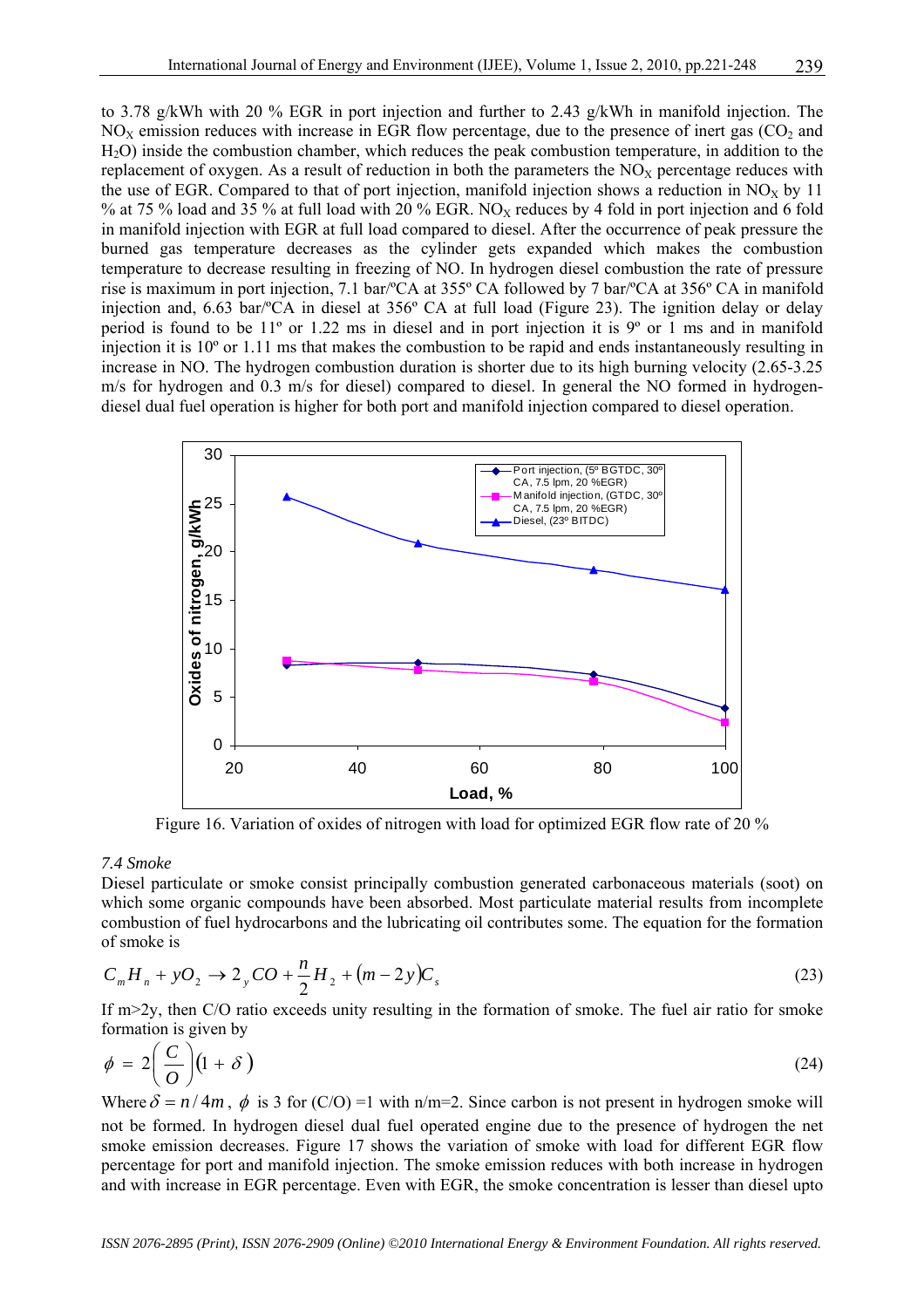75 % load but it increases in full load condition due to richening of gas-air mixture, promoting the combustion [22]. Smoke of 0.3 BSN is observed with diesel at no load condition while in port injection with 20 % EGR it is 0.1 BSN and no smoke is observed in manifold injection. At 75 % load in diesel 2.2 BSN is observed while in port injection with 20 % EGR the smoke is 1.9 BSN and in manifold injection it is 2.2 BSN. Similarly at full load smoke of 3.6 BSN is observed for diesel, 4.9 BSN with 20 % EGR in port injection and 5.2 BSN in manifold injection. Compared to port injection, manifold injection emits smoke about 5 % higher at 75 % load and full load. At higher loads with high EGR flow rates, the intensity of smoke is higher which may be due to the reason that, some of the oxygen in the inlet charge is replaced by recycled exhaust gases results in improper combustion.



Figure 17. Variation of smoke with load for optimized EGR flow rate of 20 %

#### *7.5 Carbon monoxide*

The CO formation in the hydrocarbon radical is given by the reaction  $RH \to R \to RO, \to RCHO \to RCO \to CO$  (25)

R stands for the hydrocarbon radical. CO formed through the combustion process will then be oxidized to  $CO<sub>2</sub>$  at a slower rate. The CO oxidation reaction in hydrocarbon-air flame is given by the equation  $CO + OH = CO_2 + H$  (26)

Based on the oxygen availability the CO formed during the combustion is oxidized further to form CO<sub>2</sub>. In general in hydrogen diesel dual fuel operation at full load condition combustion takes place in a slightly richer mixture than normal diesel combustion due to the air replacement by hydrogen in the intake manifold that causes a marginal increase in CO concentration. The variation of CO with load is shown in Figure 18 for port and manifold injection with EGR flow rate of 20 %. The CO emission at no load and full load is higher in manifold injection. An increase in EGR percentage at no load does not show a dramatic effect on CO variation. At 25 % load the CO concentration is found to be 0.65 g/kWh in diesel while in port injection with 20 % EGR it is 0.43 g/kWh and in manifold injection it is 1.29 g/kWh. The reduction in CO at 25 % load is due to the use of EGR creating a hotter environment, which makes an improvement in combustion in comparison with diesel in port injection. At 75 % load the CO emission is found to be 0.63 g/kWh in port injection with 20 % EGR and 0.55 g/kWh in manifold injection compared to diesel of 0.32 g/kWh. At full load with increase in EGR percentage the CO concentration increases. At full load the CO concentration in diesel is 0.88 g/kWh while for 20 % EGR in port injection it is 4.65 g/kWh and in manifold injection it is 9.33 g/kWh. The increase in CO concentration is due to the partial replacement of oxygen in inlet air by inert gases, which results in deficit in oxygen concentration.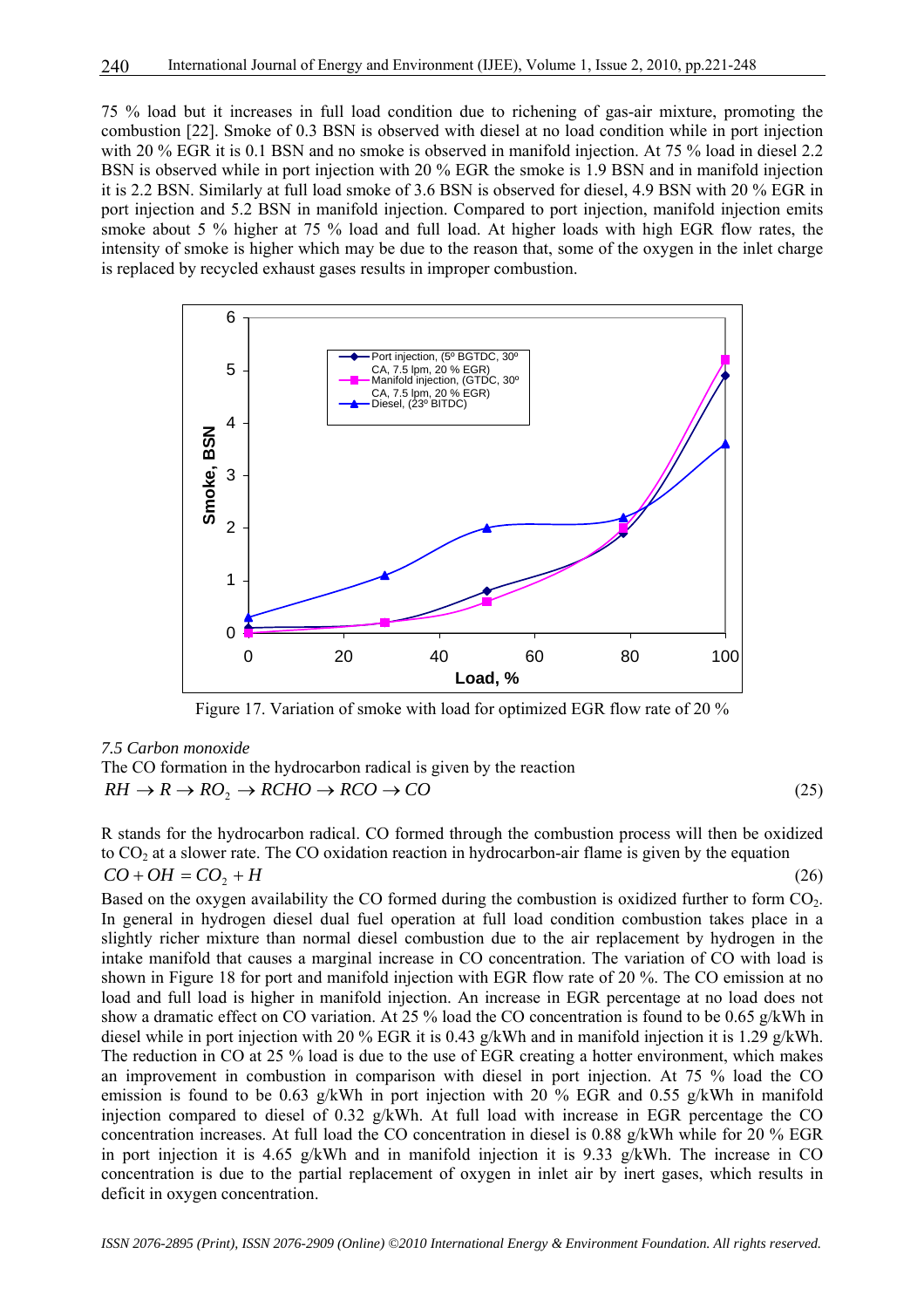

Figure 18. Variation of carbon monoxide with load for optimized EGR flow rate of 20 %

#### *7.6 Carbondioxide*

Figure 19 depicts the variation of  $CO<sub>2</sub>$  with load for port injection and manifold injection system with 20 % EGR flow rate. Carbon dioxide is a principal constituent of exhaust gases. The nature of  $CO<sub>2</sub>$  is higher heat capacity and it serves as a heat absorbing agent during combustion, which reduces the peak temperature in the combustion chamber. The  $CO<sub>2</sub>$  concentration decreases in general for various EGR percentages. At no load the concentration of  $CO<sub>2</sub>$  in diesel is found to be 1.30 g/kWh compared to 0.97 g/kWh in port injection and 0.99 g/kWh in manifold injection at 25 % load. The reduction in  $CO<sub>2</sub>$ concentration is due to the replacement of diesel with hydrogen induction with air. At 75 % load the lowest  $CO_2$  of 0.68 g/kWh can be observed in port and manifold injection with 20 % EGR compared to diesel of 0.78 g/kWh. At full load the CO<sub>2</sub> concentration is found to be 0.50 g/kWh in manifold injection and 0.57 g/kWh in port injection compared to diesel of 0.76 g/kWh. At full load not only the concentration of hydrogen reduces the  $CO<sub>2</sub>$  concentration, but also instability in combustion and deficiency of oxygen makes the CO concentration to increase and  $CO<sub>2</sub>$  concentration to decrease at high load.



Figure 19. Variation of carbon dioxide with load for optimized EGR flow rate of 20 %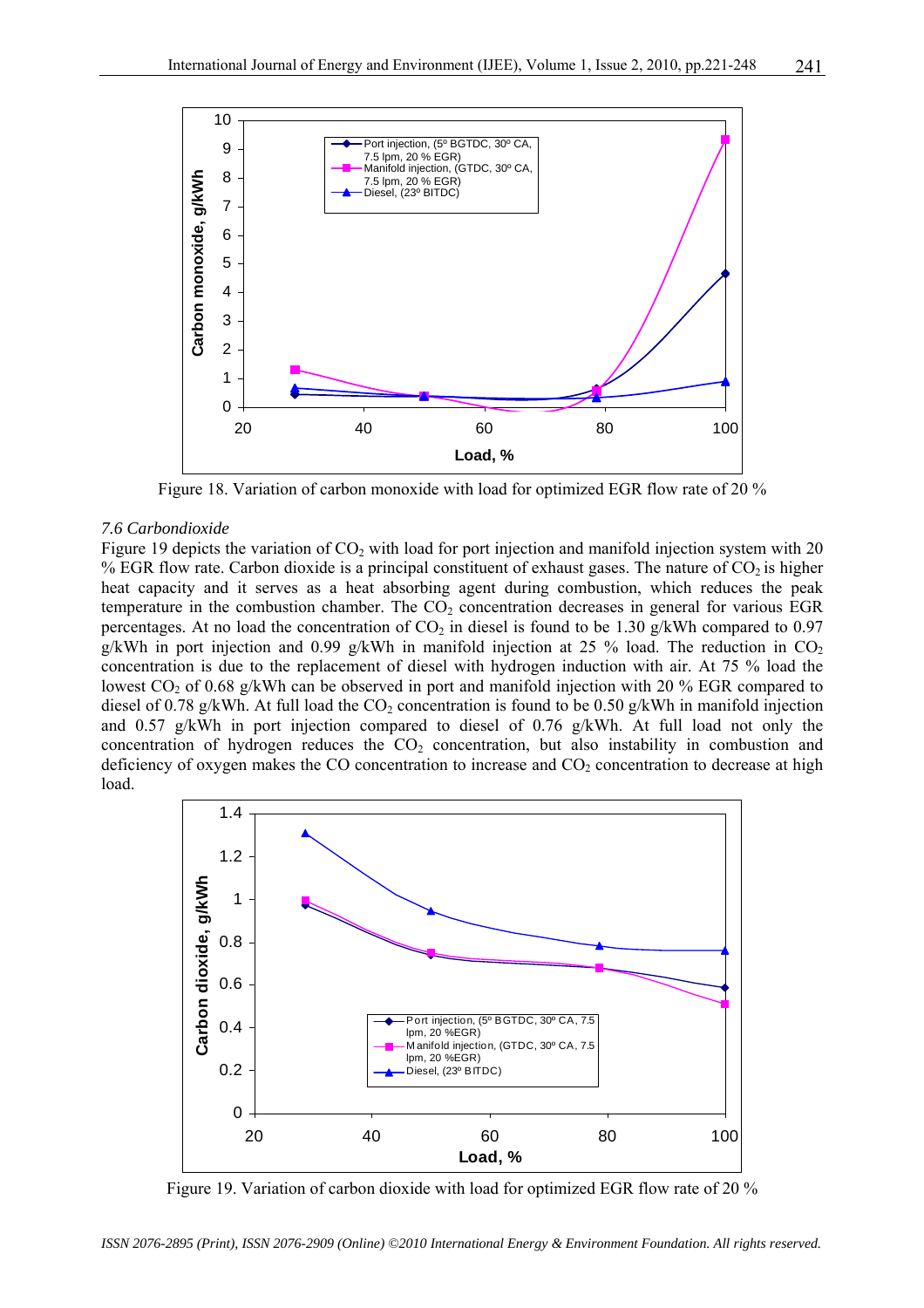#### *7.7 Hydrocarbon*

Hydrocarbons are organic emissions that result as a consequence of incomplete combustion of fuel. Hydrocarbon oxidation rate is:

$$
\frac{d\left[HC\right]}{dt} = -6.7 \times 10^{15} \exp\left(\frac{-18735}{T}\right) x_{HC} x_{O_2}\left(\frac{p}{RT}\right) \tag{27}
$$

where  $x_{HC}$  and  $x_{O_2}$  are the mole fraction of HC and  $O_2$ , dt is the difference in time in seconds, and T is the temperature in kelvins.

The reason for the increase in HC emission is due to extremely lean mixture (mixture becomes too lean to auto ignite) and the longer ignition delay period. A small increase in ignition delay by 2º CA causes an increase in HC emission by 60-70 %. For hydrogen diesel dual fuel operation the delay period is lower, due to the rapid combustion of hydrogen that assists diesel combustion resulting in a reduction in delay period. The ignition delay or delay period is found to be 11º or 1.22 ms in diesel, 9º or 1 ms in port injection and 10º or 1.1 ms in manifold injection.

The variation of HC with load is shown in Figure 20 in port and manifold injection using EGR. At 25 % load HC of 0.27 g/kWh can be observed for diesel and 0.28 g/kWh in port injection and 0.11 g/kWh in manifold injection. The decrease in HC in manifold injection compared to port injection is due to more time available for mixing hydrogen with air. At 75 % load the HC is found to be 0.14 g/kWh in port injection and 0.13  $g/kWh$  in manifold injection compared to diesel of 0.13  $g/kWh$ . At full load the HC is observed to be 0.20 g/kWh in manifold injection and 0.16 g/kWh in port injection compared to diesel of 0.13 g/kWh. The increase in HC is due to the flame quenching at part load condition and reduction in oxygen in the inlet charge by the EGR admitted into the cylinder [23]. Compared to port injection an increase in HC in the order of 25 % is noticed in manifold injection at full load with 20 % EGR. The increase may be due to the large replacement of oxygen in the inlet charge.



Figure 20. Variation of hydrocarbon with load for optimized EGR flow rate of 20 %

#### *7.8 Variation of peak pressure*

The ignition delay depends on the physical and chemical process. The physical process includes the atomization of liquid fuel, the vaporization of the fuel droplet, mixing of fuel vapor with air. The chemical processes are the pre-combustion reactions of the fuel and air, residual gas mixture (which leads to auto ignition). The delay processes are affected by engine design and operating variables in addition to the fuel characteristics.

By using hydrogen in the dual fuel mode in diesel engine it reduces the chemical delay period resulting in the reduction of ignition delay period. In diesel engines ignition occurs in vapor phase and oxidation reactions proceed in the liquid phase as well as between the fuel molecules. The oxygen dissolved in fuel droplets also cracks large hydrocarbon molecules into smaller molecules. These chemical processes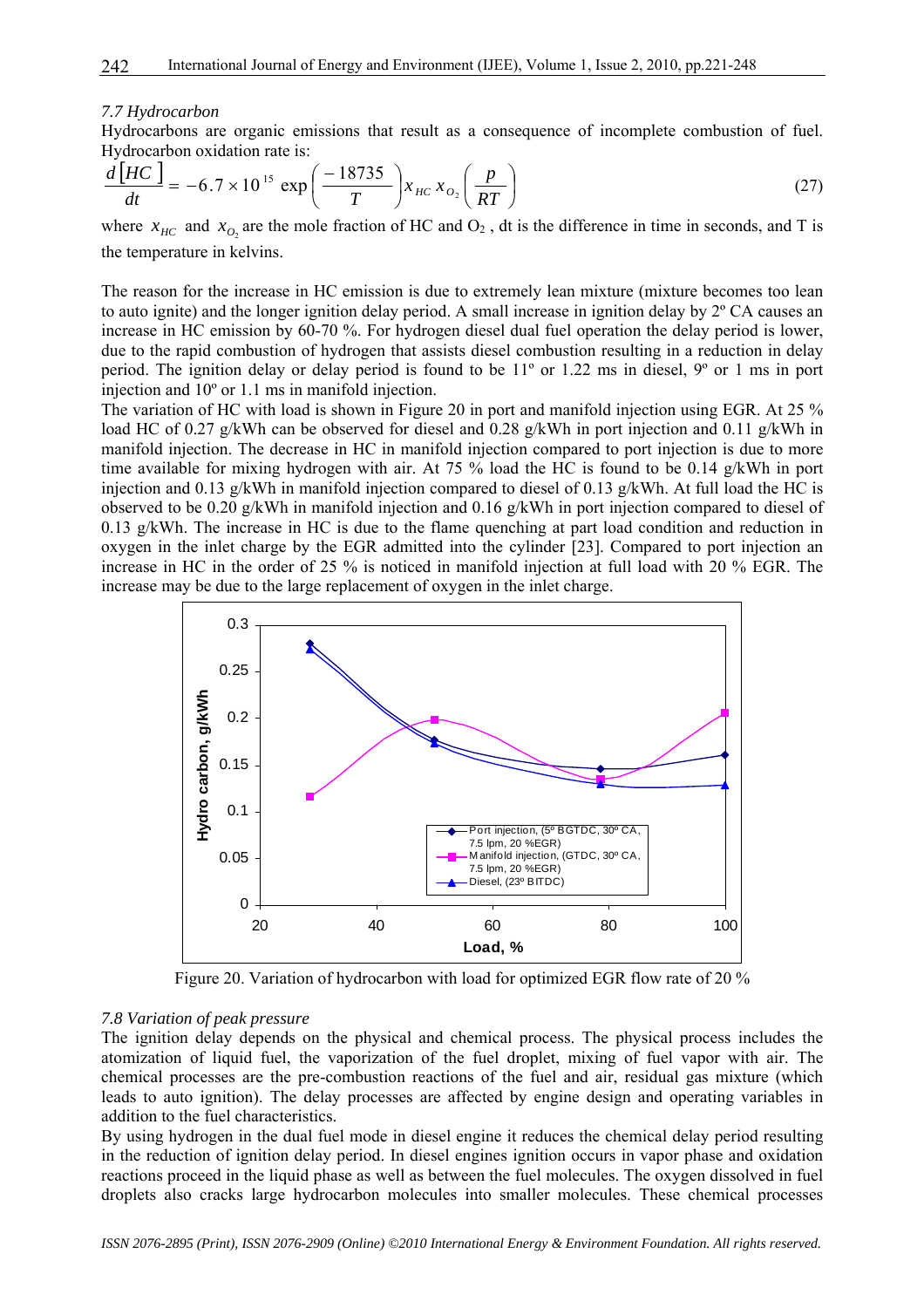depend on the composition of the fuel, the cylinder charge temperature and pressure as well as the physical process. In hydrogen diesel dual fuel combustion process as soon as the ignition is initiated by diesel combustion hydrogen also undergoes simultaneous and spontaneous combustion. As hydrogen is already mixed uniformly with air makes the combustion to be faster. Further it also assists diesel combustion by breaking the larger hydrocarbons of diesel fuel and makes the diesel combustion also faster. Hence the delay period for the hydrogen diesel dual fuel combustion is reduced.

The ignition delay for the diesel combustion is calculated by the equation

$$
\tau_{id}(CA) = (0.36 + 0.22S_P) \exp\left[E_A \left(\frac{1}{RT} - \frac{1}{17190} \right) \left(\frac{21.2}{p - 12.4}\right)^{0.63}\right]
$$
(28)

where  $\tau_{id}$  is the ignition delay in crank angles, T is the temperature in kelvins, p is the pressure in bars  $S_p$  is the mean piston speed in metre per second, R is the universal gas constant (8.3143 J/mol K), and  $E<sub>A</sub>$  is the apparent activation energy in joules per mole.

$$
E_A = \frac{618840}{CN + 25} \tag{29}
$$

where CN is the cetane number of the fuel used. The apparent activation energy decreases with increase in cetane number.

Ignition delay in milliseconds is given by

$$
\tau_{id}(ms) = \frac{\tau_{id}(CA)}{0.006N}
$$
\n(30)

where N is the engine speed in rpm

The temperature and pressure can be calculated from the combustion data.

$$
T_{TC} = T_i r_c^{n-1} \tag{31}
$$

$$
p_{TC} = p_i r_c^n \tag{32}
$$

where TC is the compression air temperature, n is the polytropic exponent,  $r_c$  is the compression ratio, and i denotes the intake condition

From the above equations it is observed that pressure and temperature are the main factors for ignition delay. As the pressure and temperature increases the ignition delay gets reduced. In hydrogen diesel dual fuel combustion the rate of pressure rise and the temperature inside the combustion chamber is higher which results in the reduction of delay period. The rate of pressure rise in hydrogen diesel dual fuel operation in port injection is 7.1 bar/ºCA while it is 6.63 bar/ºCA for diesel at full load. The ignition delay is found to be 9º or 1 ms for hydrogen diesel dual fuel operation compared to 11º or 1.22 ms in diesel. The peak pressure for hydrogen diesel dual fuel operation in port injection is higher by 2-3 bar compared to diesel at full load.

Figure 21 depicts the variation of peak pressure with load. In general an increase in EGR flow rate may result in peak cylinder pressure to decrease. At 75 % load it is found that the lowest peak pressure of 73 bar is observed with 20 % EGR in port injection compared to 73.1 bar in manifold injection and 78.5 bar in diesel. At full load the peak pressure is 76.6 bar in port injection and in manifold injection it is 76.1 bar compared to diesel peak pressure of 82.2 bar. The reduction in peak pressure is due to the replacement of air by inert gas  $CO<sub>2</sub>$  and other constituent such as water, which acts as diluents and heat sink that results in peak pressure reduction. Compared to port injection, manifold injection gives lesser peak pressure. With 20 % EGR at 50 % load, port injection shows higher peak pressure of 3 % compared to manifold injection. Similarly at full load with 20 % EGR, the peak pressure in port injection increases by 1 % compared to manifold injection. The increase in peak pressure in port injection is due to the rapid combustion that takes place in the combustion chamber as the time available for mixing the hydrogen and air is lesser compared to manifold injection . The use of EGR also reduces the peak pressure, which eliminates the knocking problem during high hydrogen flow rates at full load.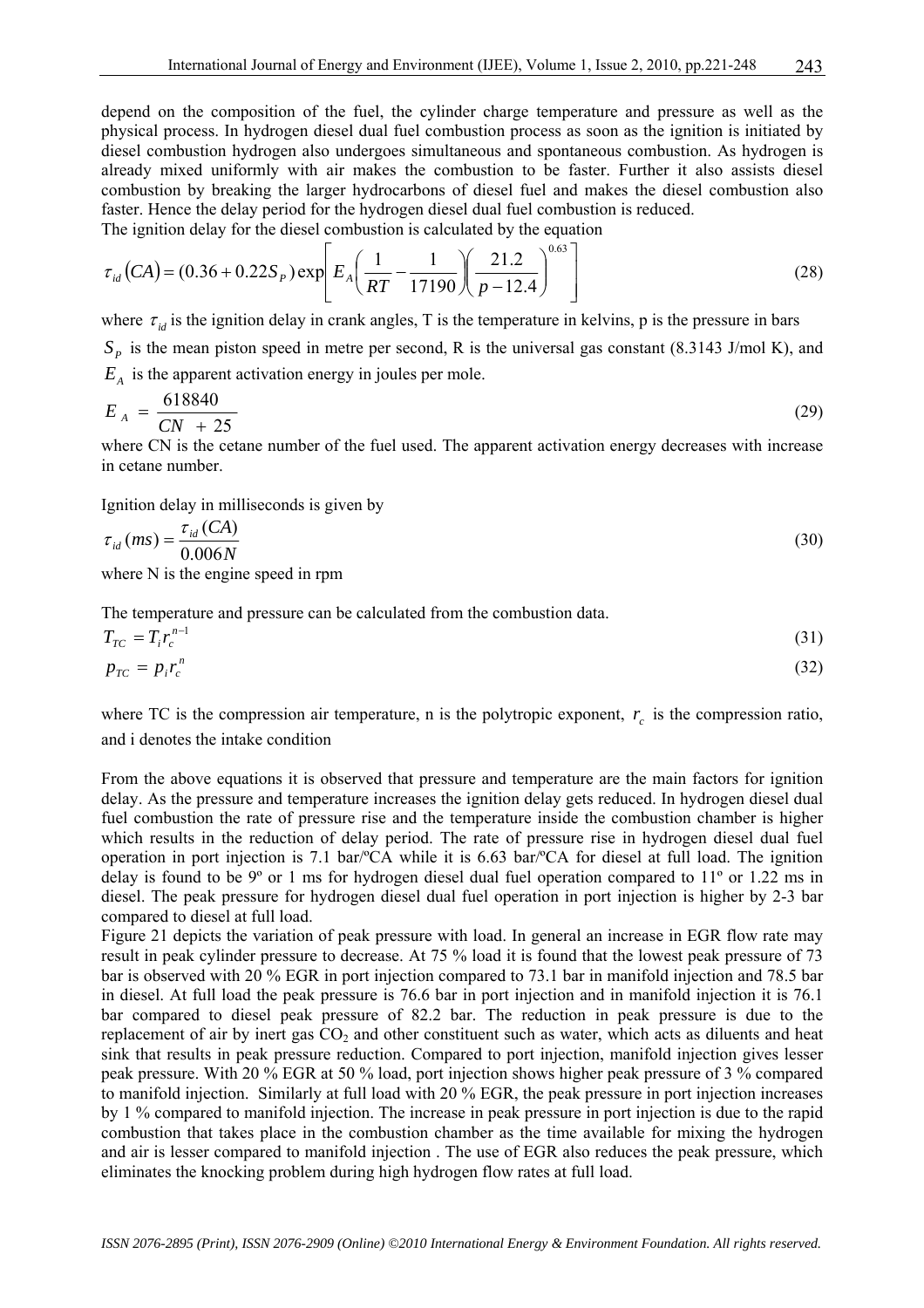#### *7.9 Pressure crank angle diagram*

Figure 22 shows the pressure crank angle diagram for optimized EGR of 20 % in port injected hydrogen and manifold injected hydrogen and diesel at 75 % load. The peak pressure in diesel is 78.5 bar and 70.08 bar with 20 % EGR in port injection and 73.5 bar in manifold injection. The peak pressure reduces by 5 % in port injection compared to manifold injection and there is a shift in peak pressure towards TDC by 2º compared to that of hydrogen injection. The shift is due to the increase in delay period due to the presence of exhaust gases.

#### *7.10 Heat release rate*

Figure 23 depicts the heat release rate for port-injected hydrogen, manifold injected hydrogen with 20 % EGR and diesel at 75 % load. A reduction in peak heat release rate in EGR operation is observed. The peak heat release decreases from 55.3 J /º CA in diesel to 47.89 J /º CA with 20 % EGR in port injection and to 53.49 J /º CA in manifold injection. A progressive shift in heat release pattern with increase in EGR percentage can be noticed, which is due to the reduction in oxygen concentration and by the addition of CO<sub>2</sub>. The increase in ignition delay provides more time for the fuel to mix with oxygen and a reduction in oxygen concentration reduces the intensity of peak heat release. The use of diluents  $CO<sub>2</sub>$  and H2O, which are the principal constituents of EGR, results in an increase in ignition delay and a shift in the start of combustion towards ITDC. The shift in the start of combustion towards expansion stroke results in shorter combustion duration which can also been seen from the rate of pressure rise.



Figure 21. Variation of peak pressure with load for optimized EGR flow rate of 20 %



Figure 22. Pressure crank angle at 75 % load for optimized EGR flow rate of 20 %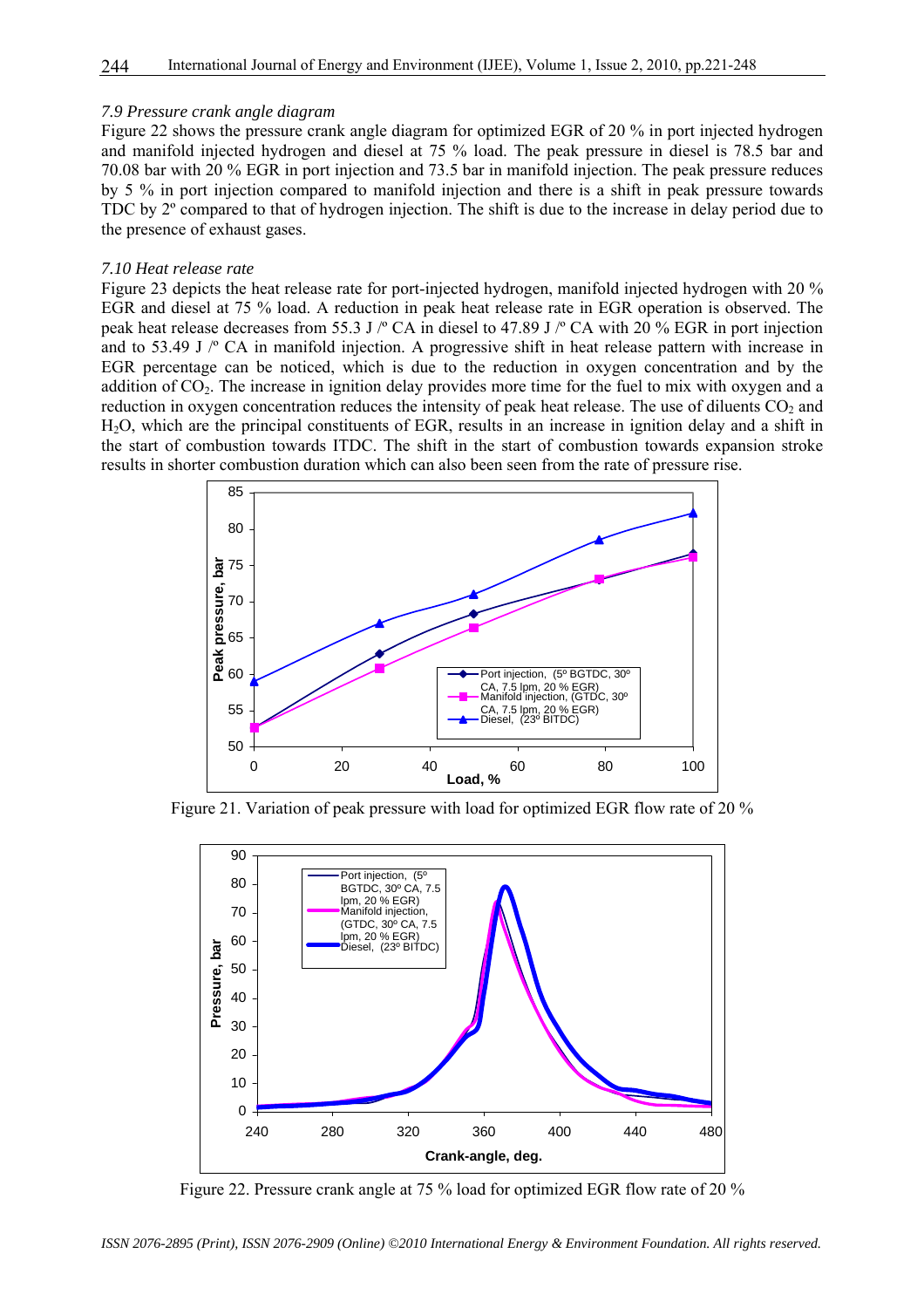# *7.11 Rate of pressure rise*

Figure 24 depicts the variation rate of pressure rise with crank angle for port and manifold injection at 75 % load 20 % EGR. The start of injection in diesel is at 23º BITDC. The ignition delay or delay period is found to be 11º or 1.22 ms in diesel and in port and manifold injection it is 12º or 11.33 ms respectively. As the combustion starts the rate of pressure rise increases in a progressive manner compared to diesel in hydrogen due to the presence of exhaust gases [24]. The rate of pressure rise is maximum in manifold injection, 4.43 bar/ºCA at 356º CA followed by 4.01 bar/ºCA at 355º CA in port injection and 3.9 bar/ºCA for diesel at 357º CA at 75 % load. The increase in rate of pressure rise is due to the instantaneous combustion taking place due to hydrogen. The rate of pressure rise is higher by about 10 % in the case of manifold injection compared to port injection due to the uniform mixture formation in manifold injection. The combustion duration in port injection is 21º CA and in manifold injection it is 18º CA compared to diesel of 26º CA. The extended combustion in port injection is due to nonuniformity in fuel mixture making the combustion to extend by about 3° CA compared to manifold injection.



Figure 23. Heat release rate at 75 % load for optimized EGR flow rate of 20 %



Figure 24. Rate of pressure rise with crank angle at 75 % load for optimized EGR flow rate of 20 %

# **8. Conclusion**

Experiment has been conducted on a single cylinder diesel engine to operate under hydrogen diesel dual fuel mode. From the results it was observed that in manifold injection technique the optimized condition is start of injection at GTDC with injection duration of 30º crank angle with the hydrogen flow rate of 7.5 litres/min with 20 % EGR. In port injection technique, the optimized condition is start of injection at 5º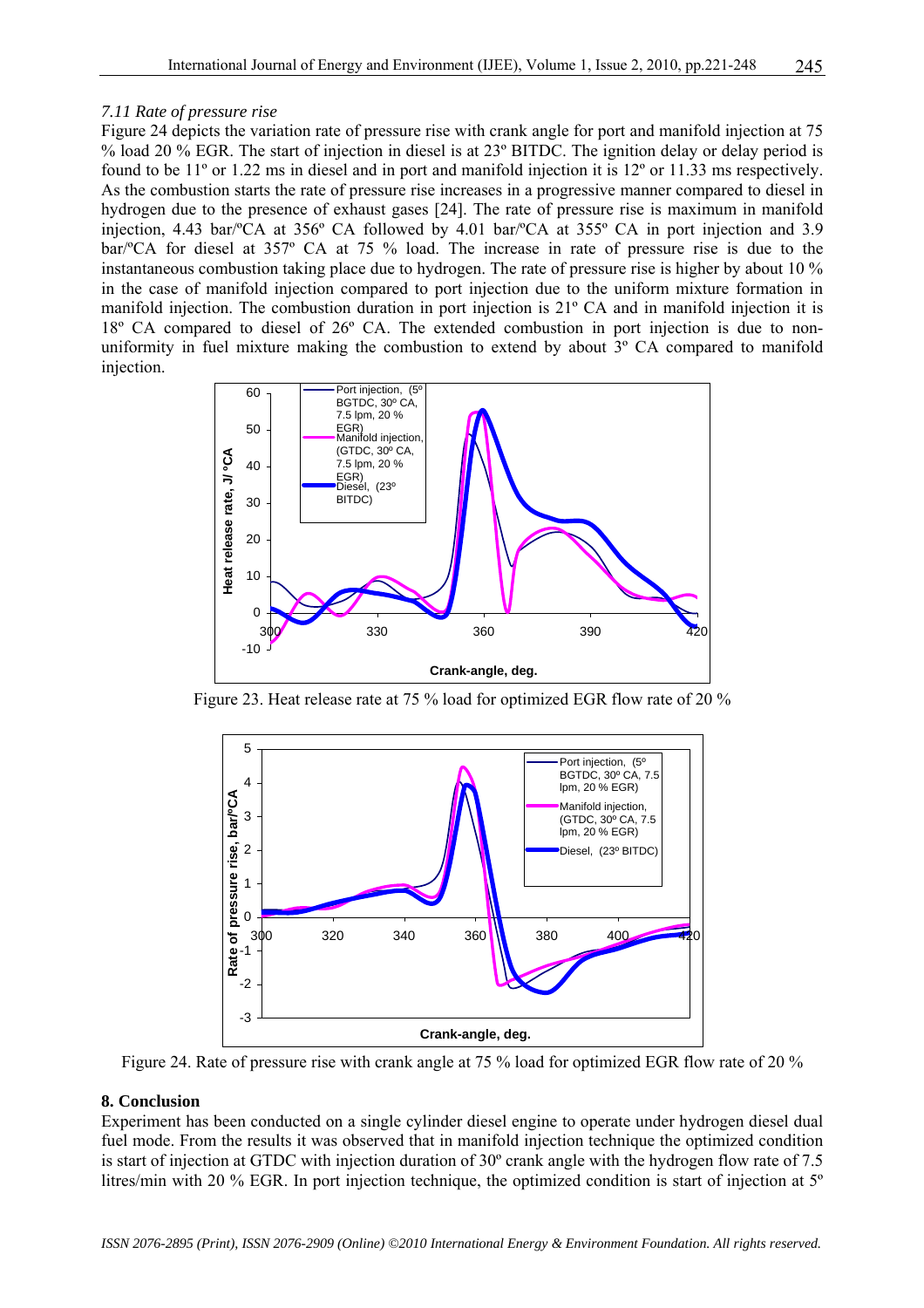BGTDC with injection duration of 30º CA with the hydrogen flow rate of 7.5 litres/min with 20 % EGR. Brake thermal efficiency in port injection increases by 13 % and 16 % in manifold injection at 75 % load with 20 % EGR. As for the  $NO<sub>X</sub>$  and smoke tradeoff is considered with EGR there is a greater reduction in both  $NO<sub>X</sub>$  emission and smoke the  $NO<sub>X</sub>$  reduces by almost 3 times in both port injection and manifold injection and smoke emission reduces by 13 % in port injection and 9 % in manifold injection. Since the diesel engine is mainly operated at part load of 75 % this reduction in emissions will result in significant drop in emissions. However at full load the  $NO<sub>X</sub>$  reduction is still higher by 4 times in port injection and 7 times in manifold injection however there is an increase in smoke by 36 % in port injection and 44 % in manifold injection. The CO emission is found to be increases however  $CO<sub>2</sub>$  emission decreases making the overall carbon emission to reduce compared to diesel. There is slight increase in HC emission is also observed. In general with the use of EGR the emissions are found to be decreased with a significant improvement in performance with hydrogen and EGR.

# **Appendix 1**

|         | Example for Diesel fuel and Hydrogen port injection |        |        |        |        |                         |            |           |             |                             |                          |         |  |
|---------|-----------------------------------------------------|--------|--------|--------|--------|-------------------------|------------|-----------|-------------|-----------------------------|--------------------------|---------|--|
|         | Trial-                                              | Trial- | Trial- | Trial- | Trial- | Trial-                  | Avg. $(x)$ | <b>SD</b> | Deviati     |                             | Value should lie between |         |  |
|         | 1(x1)                                               | 2(x2)  | 3(x3)  | 4(x4)  | 5(x5)  | 6(x6)                   |            |           | $_{\rm on}$ |                             |                          |         |  |
| Load, % | EG1                                                 | 2      | 3      | 4      | 5      | 6                       | EG(mea     |           | $(1.96*S)$  | Average EG $(+ or -)1.96SD$ |                          |         |  |
|         |                                                     |        |        |        |        |                         | n)         |           | D)          |                             |                          |         |  |
| Diesel  |                                                     |        |        |        |        |                         |            |           |             |                             |                          |         |  |
| No load | 197                                                 | 190    | 192    | 192    | 190    | 194                     | 192.500    | 2.665     | 5.223       | 197.723                     | to                       | 187.277 |  |
| 28.6    | 254                                                 | 251    | 249    | 247    | 252    | 260                     | 252.167    | 4.140     | 8.114       | 260.281                     | to                       | 244.052 |  |
| 50.0    | 322                                                 | 312    | 323    | 315    | 329    | 318                     | 319.833    | 6.113     | 11.981      | 331.814                     | to                       | 307.852 |  |
| 78.6    | 378                                                 | 381    | 385    | 393    | 383    | 394                     | 385.667    | 5.935     | 11.632      | 397.299                     | to                       | 374.034 |  |
| 100.00  | 452                                                 | 449    | 461    | 465    | 456    | 463                     | 457.667    | 6.377     | 12.499      | 470.166                     | to                       | 445.168 |  |
|         |                                                     |        |        |        |        | Hydrogen port Injection |            |           |             |                             |                          |         |  |
| No load | 195                                                 | 199    | 191    | 190    | 200    | 195                     | 195.000    | 4.050     | to          | 202.937                     | to                       | 187.063 |  |
| 28.6    | 258                                                 | 259    | 253    | 249    | 262    | 255                     | 256,000    | 4.243     | 8.316       | 264.316                     | to                       | 247.684 |  |
| 50.0    | 308                                                 | 314    | 305    | 297    | 306    | 314                     | 307.333    | 6.377     | 12.499      | 319.832                     | to                       | 294.834 |  |
| 78.6    | 392                                                 | 400    | 397    | 380    | 393    | 400                     | 393.667    | 6.848     | 13.421      | 407.088                     | to                       | 380.245 |  |
| 100.0   | 489                                                 | 476    | 481    | 480    | 474    | 489                     | 481.500    | 6.348     | 12.443      | 493.943                     | to                       | 469.057 |  |

# **Appendix 2**

| Brake Thermal Efficiency for port injection for different injection timings (Figure 8)     |      |                |                                                                                                               |      |             |           |                |   |             |    |    |    |    |    |                                              |                                                        |             |      |                     |    |                |      |
|--------------------------------------------------------------------------------------------|------|----------------|---------------------------------------------------------------------------------------------------------------|------|-------------|-----------|----------------|---|-------------|----|----|----|----|----|----------------------------------------------|--------------------------------------------------------|-------------|------|---------------------|----|----------------|------|
| Load<br>$\frac{0}{0}$                                                                      | 1    | $\overline{2}$ | 3                                                                                                             | 4    | 5           | 6         | $\overline{7}$ | 8 | 9           | 10 | 11 | 12 | 13 | 14 | 15                                           | 16                                                     | 17          | 18   | 19                  | 20 | 21             | 22   |
| 28.6                                                                                       | 15.3 | 15.1           | 14.6                                                                                                          | 14.4 |             | 15.1 14.8 |                |   |             |    |    |    |    |    |                                              | 14.8 14.8 14.6 14.4 15.1 14.6 15.3 14.8 14.2 14.6 14.6 |             | 14.6 |                     |    | 13.9 14.2 13.9 | 11.9 |
| 50.0                                                                                       | 21.5 | 21.1           | 20.2                                                                                                          | 20.2 | 21.1        | 20.6      |                |   |             |    |    |    |    |    | 20.2 20.2 20.2 19.8 19.8 20.6 21.1 21.1 20.2 |                                                        | $20.2$ 20.6 |      | 20.6 19.8 19.8 19.8 |    |                | 16.9 |
| 78.6                                                                                       | 25.7 | 25.7           | 25.0                                                                                                          | 24.3 | 25.7        | 25.0      |                |   |             |    |    |    |    |    | 25.0 24.3 24.3 25.0 25.0 25.0 25.0 25.0 25.0 |                                                        | 25.0 25.0   | 25.0 |                     |    | 24.3 25.0 24.3 | 21.6 |
| 100.0                                                                                      | 25.5 | 25.5           | 25.5                                                                                                          | 22.8 |             | 23.6 23.6 |                |   |             |    |    |    |    |    |                                              | 22.8 22.8 23.6 22.8 23.6 23.6 23.6 23.6 23.6 23.6 23.6 |             |      | 23.6 22.8 22.8 22.8 |    |                | 23.4 |
| Brake Thermal Efficiency for manifold injection for different injection timings (Figure 9) |      |                |                                                                                                               |      |             |           |                |   |             |    |    |    |    |    |                                              |                                                        |             |      |                     |    |                |      |
| Load<br>$\frac{0}{0}$                                                                      | 1    | $\overline{2}$ | 3                                                                                                             | 4    | $\varsigma$ | 6         | $\tau$         | 8 | $\mathbf Q$ | 10 | 11 | 12 | 13 | 14 | 15                                           | 16                                                     | 17          | 18   | 19                  | 20 | 21             | 22   |
| 28.6                                                                                       | 15.3 | 14.8           | 14.6                                                                                                          | 16.0 |             | 14.8 14.6 |                |   |             |    |    |    |    |    |                                              | 14.8 15.1 14.4 14.8 14.8 14.4 14.6 14.8 14.4 15.3 15.1 |             | 15.1 |                     |    | 14.8 14.8 14.6 | 11.9 |
| 50.0                                                                                       | 21.1 | 20.2           | 20.2                                                                                                          | 21.5 | 20.6        | 20.6      |                |   |             |    |    |    |    |    | 21.1 21.5 20.2 20.6 20.6 20.2 20.2 20.6 20.2 |                                                        | 21.9 21.1   | 20.6 |                     |    | 20.6 20.2 19.8 | 16.9 |
| 78.6                                                                                       | 25.7 | 24.3           | 23.6                                                                                                          | 25.7 | 25.0        | 25.0      |                |   |             |    |    |    |    |    | 24.3 25.0 23.6 25.0 25.0 24.3 24.3 25.0 25.0 |                                                        | 25.7 25.7   | 25.0 |                     |    | 25.7 25.7 24.3 | 21.6 |
| 100.0                                                                                      |      |                | 25.5 24.5 24.5 25.3 23.6 23.6 23.6 23.6 23.6 23.6 23.6 22.8 23.6 22.8 23.6 22.8 23.6 23.6 23.6 23.6 23.6 23.6 |      |             |           |                |   |             |    |    |    |    |    |                                              |                                                        |             |      |                     |    |                |      |

*ISSN 2076-2895 (Print), ISSN 2076-2909 (Online) ©2010 International Energy & Environment Foundation. All rights reserved.*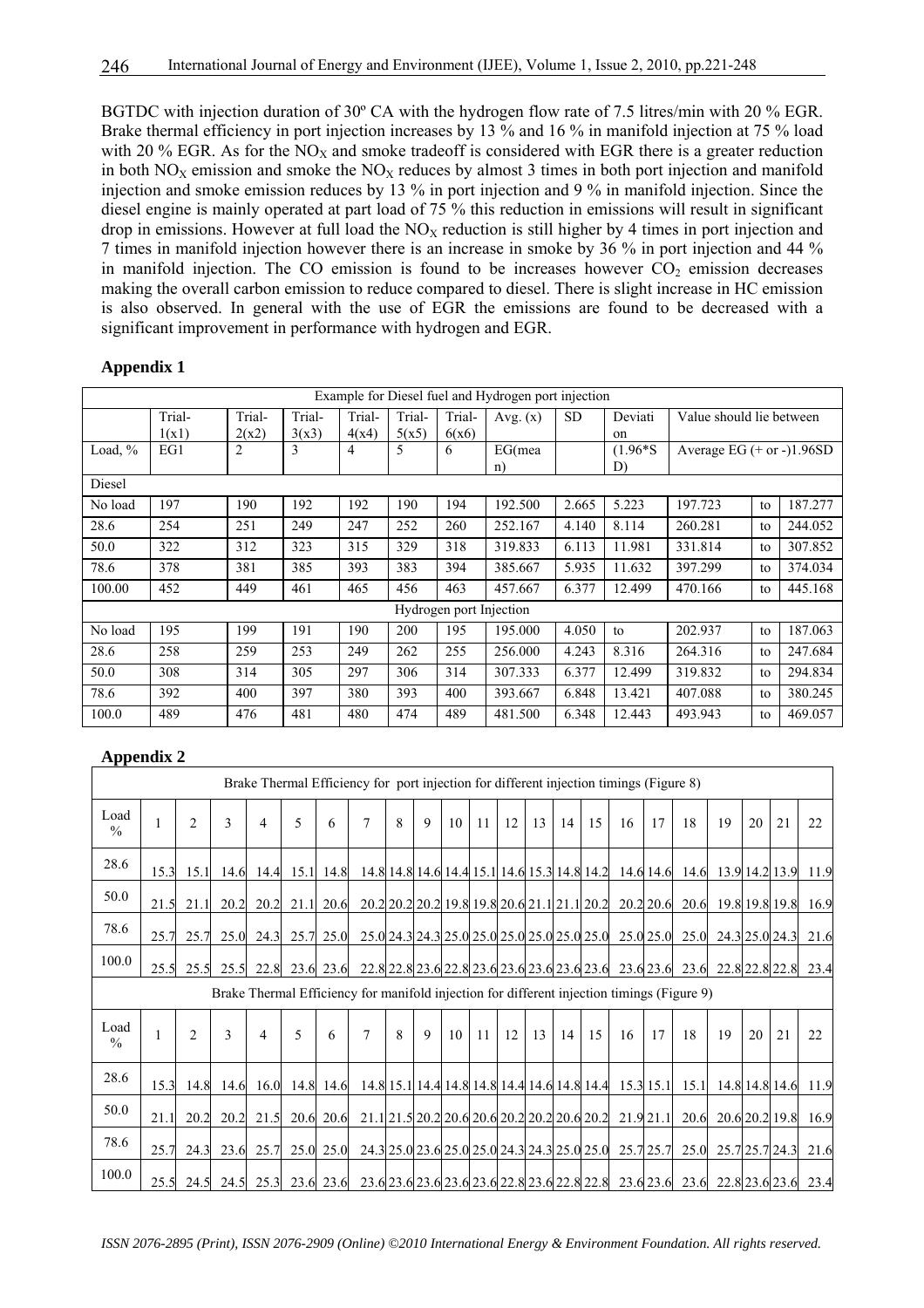### **References**

- [1] Eiji Tomita, Nobuyuki Kawahara, Zhenyu Piao and Shogo Fujita, Hydrogen Combustion and Exhaust Emissions Ignited with Diesel Oil in a Dual Fuel Engine, SAE Paper 2001-01-3503:pp. 97-102, 2001.
- [2] Naber.J.D. and Siebers.D.L, Hydrogen combustion under Diesel Engine conditions, International Journal of Hydrogen energy, Vol 23, No.5, pp. 363 –371, 1998.
- [3] N.Saravanan and G.Nagarajan, Experimental investigation in optimizing the hydrogen fuel on a hydrogen diesel dual-fuel engine, International Journal of Energy and Fuels, Volume 23, pp. 2646- 2657, 2009.
- [4] Das.L.M, Fuel induction techniques for a hydrogen operated engine, Hydrogen fuel for surface transportation, Published by Society of Automotive Engineers, Inc U.S.A: pp. 27-36, 1996.
- [5] N.Saravanan and G.Nagarajan, Combustion analysis on a DI diesel engine with hydrogen in dual fuel mode, International Journal of Fuel, Volume 87, pp. 3591-3599, 2008.
- [6] James W.Heffel, Michael N. Mcclanahan, Joseph M. Norbeck, Electronic fuel injection for Hydrogen fueled Internal Combustion Engines", University of California, Riverside, CE-CER 1998; SAE 981924, pp. 421-432, 1998.
- [7] National hydrogen energy roadmap pathway for transition to hydrogen energy for India (2007), National hydrogen energy board, Ministry of new and renewable energy and Government of India, pp.1-70.
- [8] XIth plan proposals for new and renewable energy (2006), Ministry of new and renewable energy, Government of India, pp.1-64.
- [9] L.M. Das, Near-term Introduction of Hydrogen engines for automotive and agriculture application", Centre for energy studies, IIT, Hauz Zhas, New Delhi – 110 016, India. International Journal of Hydrogen Energy, 27, pp. 479-487, 2002.
- [10] Yi H.S., Min K. and Kim E.S. The optimized mixture formation for Hydrogen fuelled engine, International Journal of Hydrogen Energy, Vol.25, pp.685-690.
- [11] Masood M., Mehdi S.N., Omar M. and Reddy P.R., Effect of Injection delay on performance and emissions in hydrogen diesel dual fuel engine at different compression ratios, Institute of Engineers, Vol.87, pp.24-25, 2006.
- [12] Jong T. Lee. and Kim.Y.Y, The Development of a Dual Injection Hydrogen fueled engine with High power and high efficiency, Fall Technical Conference of ASME-ICED: pp.2-12, 2002.
- [13] James W. Heffel, NOX emission and performance data for a hydrogen fuelled internal combustion engine at 1500 rpm using exhaust gas recirculation. Internal Journal of Hydrogen Energy, Vol.28:pp. 901-908, 2003.
- [14] Ladommatos N., Abdelhalim S.M., Zhao H. and Hu Z, Effects of EGR on heat release in diesel combustion, SAE Transactions 980184:pp. 1-15, 1998.
- [15] N.Saravanan and G.Nagarajan, An insight on hydrogen fuel injection techniques with SCR system for  $NO<sub>X</sub>$  reduction in a hydrogen–diesel dual fuel engine, International Journal of Hydrogen Energy, Volume 34, pp. 9019-9032, 2009.
- [16] Addison Bain and Wm D. Van vorst, The Hindenburg tragedy revisited: the fatal flaw found, International Journal of Hydrogen Energy, Vol.24, pp.399-403, 1999.
- [17] Verhelst S. and Sierens R, Aspects concerning the Optimisation of a Hydrogen Fueled Engine, International Journal of Hydrogen energy, 26: pp. 981-985, 2001.
- [18] S Verhelst, S Verstraetran and R Sierens, A comprehensive overview of hydrogen engine design features, Proceedings of the Institution of Mechanical Engineers, Part D: Journal of Automobile Engineering, Volume 221, Number 8, pp 911-920, 2007.
- [19] Holman, J. P. Experimental methods for engineers, 1973 (McGraw-Hill).
- [20] N.Saravanan and G.Nagarajan, An experimental investigation on optimized manifold injection in a direct-injection diesel engine with various hydrogen flow rates, Proceedings of the Institution of Mechanical Engineers, Part D: Journal of Automobile Engineering, Volume 221, Number 12, pp 1575-1584, 2007.
- [21] S.Singh, L LIang SC kong and RD Reitz ,Development of a Flame Propagation Model for Dual-Fuel Partially Premixed Compression Ignition Engines, ,International journal of Engine research, Volume 7, Number 1, pp.1468-1474, 2006.